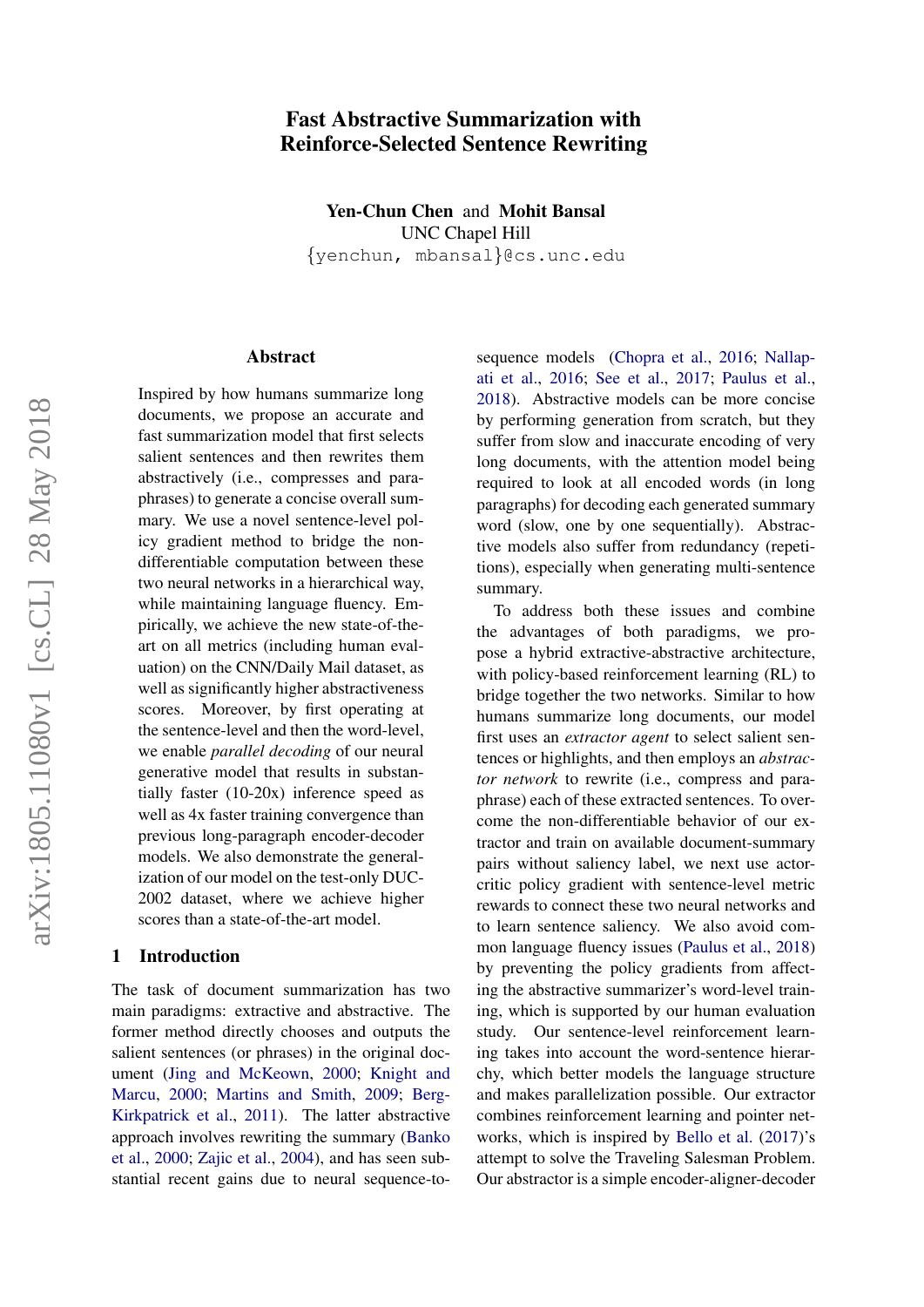model (with copying) and is trained on pseudo document-summary sentence pairs obtained via simple automatic matching criteria.

Thus, our method incorporates the abstractive paradigm's advantages of concisely rewriting sentences and generating novel words from the full vocabulary, yet it adopts intermediate extractive behavior to improve the overall model's quality, speed, and stability. Instead of encoding and attending to every word in the long input document sequentially, our model adopts a human-inspired *coarse-to-fine* approach that first extracts all the salient sentences and then decodes (rewrites) them (*in parallel*). This also avoids almost all redundancy issues because the model has already chosen non-redundant salient sentences to abstractively summarize (but adding an optional final reranker component does give additional gains by removing the fewer across-sentence repetitions).

Empirically, our approach is the new state-ofthe-art on all ROUGE metrics [\(Lin,](#page-10-4) [2004\)](#page-10-4) as well as on METEOR [\(Denkowski and Lavie,](#page-9-4) [2014\)](#page-9-4) of the CNN/Daily Mail dataset, achieving statistically significant improvements over previous models that use complex long-encoder, copy, and coverage mechanisms [\(See et al.,](#page-11-1) [2017\)](#page-11-1). The test-only DUC-2002 improvement also shows our model's better generalization than this strong abstractive system. In addition, we surpass the popular lead-3 baseline on all ROUGE scores with an abstractive model. Moreover, our sentence-level abstractive rewriting module also produces substantially more (3x) novel N-grams that are not seen in the input document, as compared to the strong flat-structured model of [See et al.](#page-11-1) [\(2017\)](#page-11-1). This empirically justifies that our RL-guided extractor has learned sentence saliency, rather than benefiting from simply copying longer sentences. We also show that our model maintains the same level of fluency as a conventional RNN-based model because the reward does not leak to our abstractor's word-level training. Finally, our model's training is 4x and inference is more than 20x faster than the previous state-of-the-art. The optional final reranker gives further improvements while maintaining a 7x speedup.

Overall, our contribution is three fold: First we propose a novel sentence-level RL technique for the well-known task of abstractive summarization, effectively utilizing the word-then-sentence hierarchical structure without annotated matching sentence-pairs between the document and ground truth summary. Next, our model achieves the new state-of-the-art on all metrics of multiple versions of a popular summarization dataset (as well as a test-only dataset) both extractively and abstractively, without loss in language fluency (also demonstrated via human evaluation and abstractiveness scores). Finally, our parallel decoding results in a significant 10-20x speed-up over the previous best neural abstractive summarization sys-tem with even better accuracy.<sup>[1](#page-1-0)</sup>

# 2 Model

In this work, we consider the task of summarizing a given long text document into several (ordered) highlights, which are then combined to form a multi-sentence summary. Formally, given a training set of document-summary pairs  ${x_i, y_i}_{i=1}^N$ , our goal is to approximate the function  $h: X \to Y, X = \{x_i\}_{i=1}^N, Y = \{y_i\}_{i=1}^N$ such that  $h(x_i) = y_i, 1 \leq i \leq N$ . Furthermore, we assume there exists an abstracting function g defined as:  $\forall s \in S_i, \exists d \in D_i$  such that  $g(d) = s, 1 \le i \le N$ , where  $S_i$  is the set of summary sentences in  $x_i$  and  $D_i$  the set of document sentences in  $y_i$ . i.e., in any given pair of document and summary, every summary sentence can be produced from some document sentence. For simplicity, we omit subscript  $i$  in the remainder of the paper. Under this assumption, we can further define another latent function  $f : X \to D^n$ that satisfies  $f(x) = \{d_t\}_{t=1}^n$  and  $y = h(x) =$  $[g(d_1), g(d_2), \ldots, g(d_n)]$ , where  $\lbrack, \rbrack$  denotes sentence concatenation. This latent function  $f$  can be seen as an extractor that chooses the salient (ordered) sentences in a given document for the abstracting function  $q$  to rewrite. Our overall model consists of these two submodules, the *extractor agent* and the *abstractor network*, to approximate the above-mentioned  $f$  and  $g$ , respectively.

#### 2.1 Extractor Agent

The extractor agent is designed to model  $f$ , which can be thought of as extracting salient sentences from the document. We exploit a hierarchical neural model to learn the sentence representations of the document and a 'selection network' to extract sentences based on their representations.

<span id="page-1-0"></span><sup>&</sup>lt;sup>1</sup>We are releasing our code, best pretrained models, as well as output summaries, to promote future research: [https://github.com/ChenRocks/fast\\_abs\\_rl](https://github.com/ChenRocks/fast_abs_rl)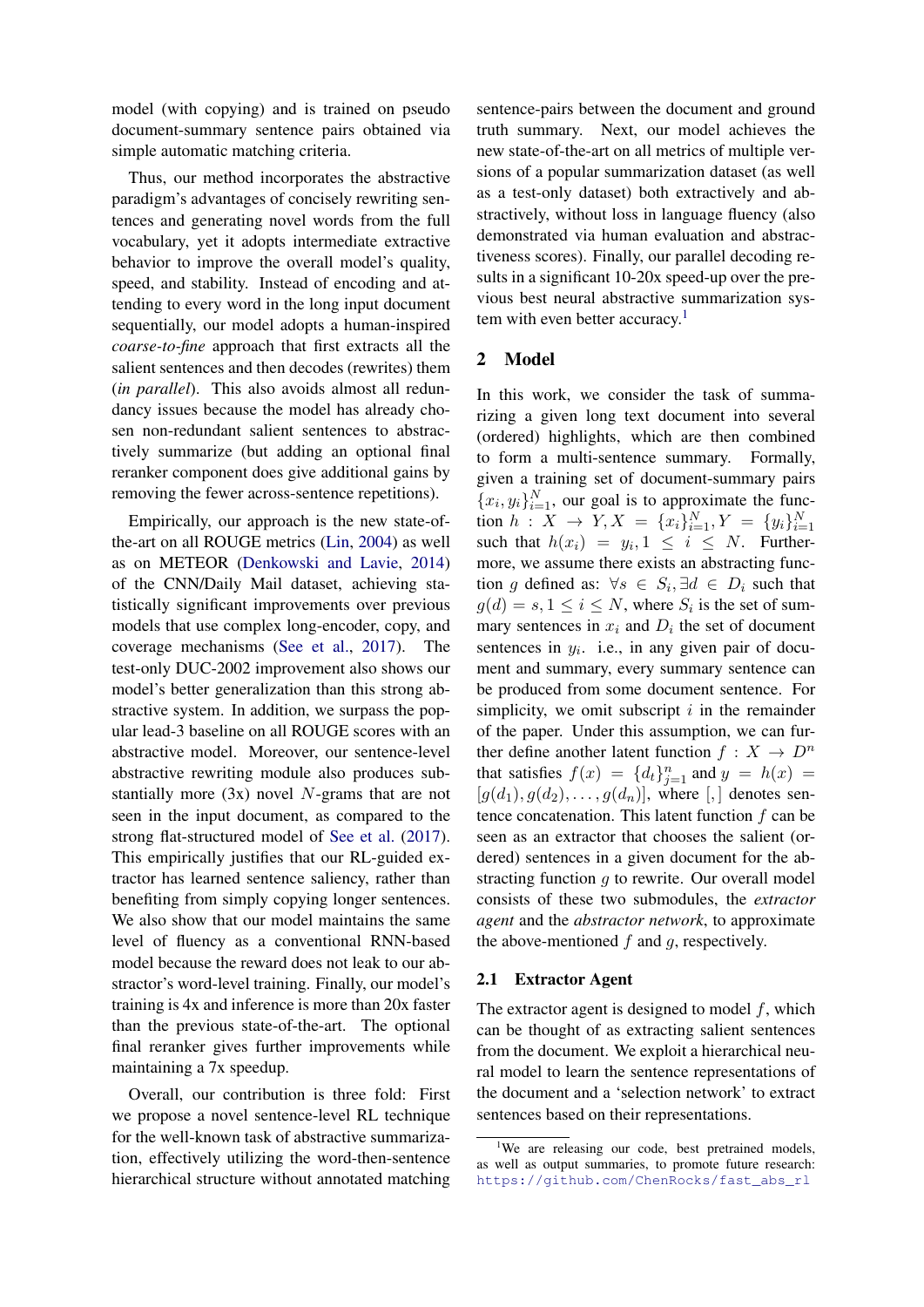

<span id="page-2-1"></span>Figure 1: Our extractor agent: the convolutional encoder computes representation  $r_j$  for each sentence. The RNN encoder (blue) computes context-aware representation  $h_j$  and then the RNN decoder (green) selects sentence  $j_t$  at time step t. With  $j_t$  selected,  $h_{j_t}$  will be fed into the decoder at time  $t + 1$ .

### <span id="page-2-6"></span>2.1.1 Hierarchical Sentence Representation

We use a temporal convolutional model [\(Kim,](#page-10-5) [2014\)](#page-10-5) to compute  $r_i$ , the representation of each individual sentence in the documents (details in supplementary). To further incorporate global context of the document and capture the long-range semantic dependency between sentences, a bidirectional LSTM-RNN [\(Hochreiter and Schmidhuber,](#page-10-6) [1997;](#page-10-6) [Schuster et al.,](#page-11-3) [1997\)](#page-11-3) is applied on the convolutional output. This enables learning a strong representation, denoted as  $h_j$  for the j-th sentence in the document, that takes into account the context of all previous and future sentences in the same document.

### <span id="page-2-3"></span>2.1.2 Sentence Selection

Next, to select the extracted sentences based on the above sentence representations, we add another LSTM-RNN to train a *Pointer Network* [\(Vinyals](#page-11-4) [et al.,](#page-11-4) [2015\)](#page-11-4), to extract sentences recurrently. We calculate the extraction probability by:

$$
u_j^t = \begin{cases} v_p^\top \tanh(W_{p1}h_j + W_{p2}e_t) & \text{if } j_t \neq j_k \\ \forall k < t \\ -\infty & \text{otherwise} \end{cases}
$$
\n(1)

 $P(j_t|j_1,\ldots,j_{t-1}) = \text{softmax}(u^t)$ ) (2)

<span id="page-2-4"></span>where  $e_t$ 's are the output of the *glimpse* operation [\(Vinyals et al.,](#page-11-5) [2016\)](#page-11-5):

$$
a_j^t = v_g^\top \tanh(W_{g1}h_j + W_{g2}z_t) \tag{3}
$$

$$
\alpha^t = \text{softmax}(a^t) \tag{4}
$$

$$
e_t = \sum_j \alpha_j^t W_{g1} h_j \tag{5}
$$



<span id="page-2-5"></span>Figure 2: Reinforced training of the extractor (for one extraction step) and its interaction with the abstractor. For simplicity, the critic network is not shown. Note that all  $d$ 's and  $s_t$  are raw sentences, *not* vector representations.

In Eqn. [3,](#page-2-0)  $z_t$  is the output of the added LSTM-RNN (shown in green in Fig. [1\)](#page-2-1) which is referred to as the *decoder*. All the W's and v's are trainable parameters. At each time step  $t$ , the decoder performs a 2-hop attention mechanism: It first attends to  $h_i$ 's to get a context vector  $e_t$  and then attends to  $h_i$ 's again for the extraction probabilities.<sup>[2](#page-2-2)</sup> This model is essentially classifying all sentences of the document at each extraction step. An illustration of the whole extractor is shown in Fig. [1.](#page-2-1)

#### <span id="page-2-7"></span>2.2 Abstractor Network

<span id="page-2-0"></span>The abstractor network approximates  $g$ , which compresses and paraphrases an extracted document sentence to a concise summary sentence. We

<span id="page-2-2"></span> $2^2$ Note that we force-zero the extraction prob. of already extracted sentences so as to prevent the model from using repeating document sentences and suffering from redundancy. This is non-differentiable and hence only done in RL training.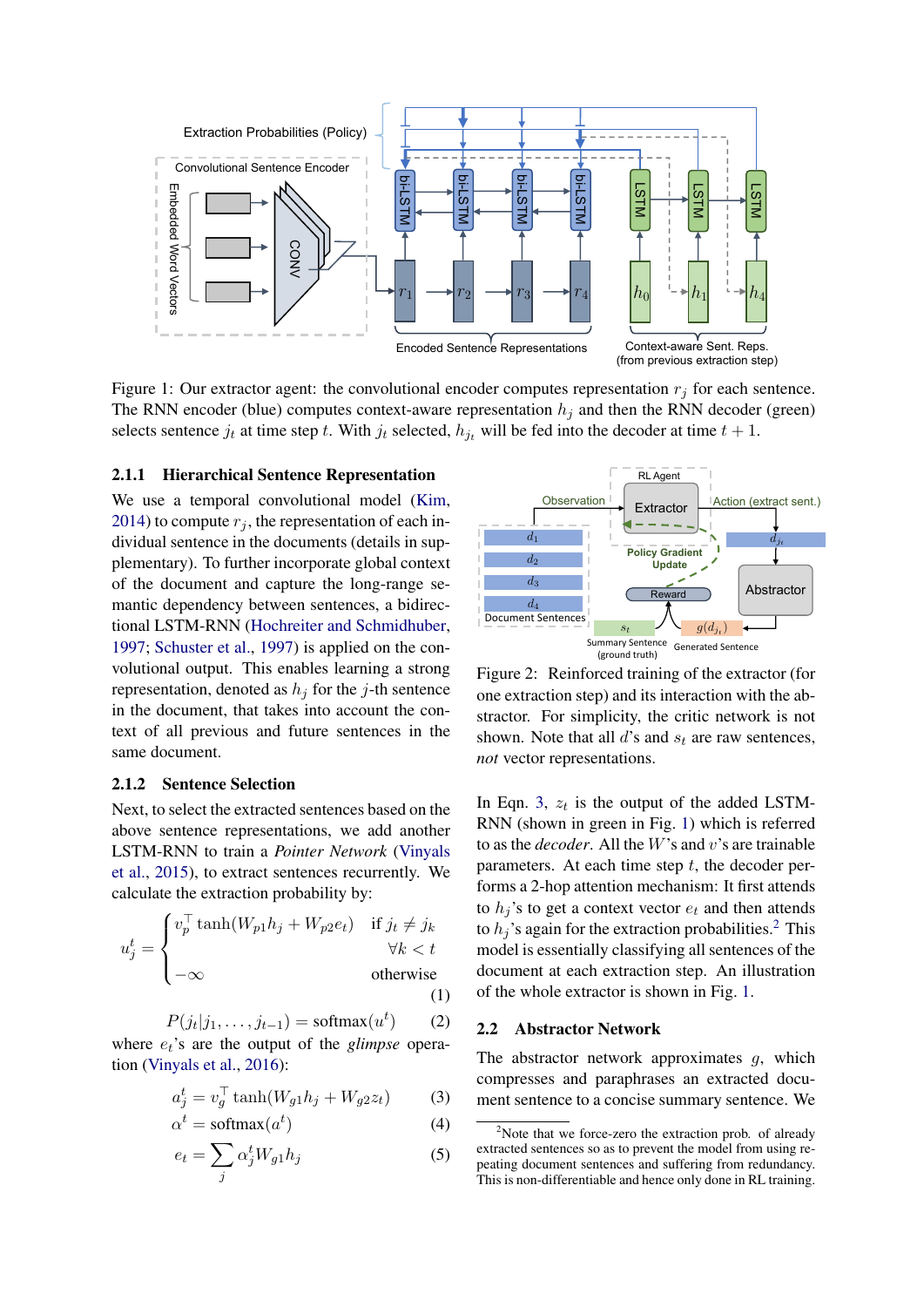use the standard encoder-aligner-decoder [\(Bah](#page-9-5)[danau et al.,](#page-9-5) [2015;](#page-9-5) [Luong et al.,](#page-10-7) [2015\)](#page-10-7). We add the copy mechanism<sup>[3](#page-3-0)</sup> to help directly copy some outof-vocabulary (OOV) words [\(See et al.,](#page-11-1) [2017\)](#page-11-1). For more details, please refer to the supplementary.

# 3 Learning

Given that our extractor performs a nondifferentiable *hard* extraction, we apply standard policy gradient methods to bridge the backpropagation and form an end-to-end trainable (stochastic) computation graph. However, simply starting from a randomly initialized network to train the whole model in an end-to-end fashion is infeasible. When randomly initialized, the extractor would often select sentences that are not relevant, so it would be difficult for the abstractor to learn to abstractively rewrite. On the other hand, without a well-trained abstractor the extractor would get noisy reward, which leads to a bad estimate of the policy gradient and a sub-optimal policy. We hence propose optimizing each sub-module separately using maximumlikelihood (ML) objectives: train the extractor to select salient sentences (fit  $f$ ) and the abstractor to generate shortened summary (fit  $q$ ). Finally, RL is applied to train the full model end-to-end (fit  $h$ ).

# 3.1 Maximum-Likelihood Training for Submodules

Extractor Training: In Sec. [2.1.2,](#page-2-3) we have formulated our sentence selection as classification. However, most of the summarization datasets are end-to-end document-summary pairs without extraction (saliency) labels for each sentence. Hence, we propose a simple similarity method to provide a 'proxy' target label for the extractor. Similar to the extractive model of [Nallapati et al.](#page-10-8) [\(2017\)](#page-10-8), for each ground-truth summary sentence, we find the most similar document sentence  $d_{j_t}$  $bv:$ <sup>[4](#page-3-1)</sup>

<span id="page-3-2"></span>
$$
j_t = \text{argmax}_i(\text{ROUGE-L}_{recall}(d_i, s_t)) \quad (6)
$$

Given these proxy training labels, the extractor is then trained to minimize the cross-entropy loss.

Abstractor Training: For the abstractor training, we create training pairs by taking each summary sentence and pairing it with its extracted document sentence (based on Eqn. [6\)](#page-3-2). The network is trained as an usual sequence-to-sequence model to minimize the cross-entropy loss  $L(\theta_{abs})$  =  $-\frac{1}{\sqrt{2}}$  $\frac{1}{M}\sum_{m=1}^{M} \log P_{\theta_{abs}}(w_m|w_{1:m-1})$  of the decoder language model at each generation step, where  $\theta_{abs}$  is the set of trainable parameters of the abstractor and  $w_m$  the  $m^{th}$  generated word.

### <span id="page-3-6"></span>3.2 Reinforce-Guided Extraction

Here we explain how policy gradient techniques are applied to optimize the whole model. To make the extractor an RL agent, we can formu-late a Markov Decision Process (MDP)<sup>[5](#page-3-3)</sup>: at each extraction step  $t$ , the agent observes the current state  $c_t = (D, d_{j_{t-1}})$ , samples an action  $j_t \sim$  $\pi_{\theta_a,\omega}(c_t,j) = P(j)$  from Eqn. [2](#page-2-4) to extract a doc-ument sentence and receive a reward<sup>[6](#page-3-4)</sup>

<span id="page-3-5"></span>
$$
r(t+1) = \text{ROUGE-L}_{F_1}(g(d_{j_t}), s_t) \tag{7}
$$

after the abstractor summarizes the extracted sentence  $d_{j_t}$ . We denote the trainable parameters of the extractor agent by  $\theta = {\theta_a, \omega}$  for the decoder and hierarchical encoder respectively. We can then train the extractor with policy-based RL. We illustrate this process in Fig. [2.](#page-2-5)

The vanilla policy gradient algorithm, REIN-FORCE [\(Williams,](#page-11-6) [1992\)](#page-11-6), is known for high variance. To mitigate this problem, we add a critic network with trainable parameters  $\theta_c$  to predict the state-value function  $V^{\pi_{\theta_a,\omega}}(c)$ . The predicted value of critic  $b_{\theta_c,\omega}(c)$  is called the 'baseline', which is then used to estimate the *advantage function*:  $A^{\pi_{\theta}}(c, j) = Q^{\pi_{\theta_a, \omega}}(c, j) - V^{\pi_{\theta_a, \omega}}(c)$  because the total return  $R_t$  is an estimate of actionvalue function  $Q(c_t, j_t)$ . Instead of maximizing  $Q(c_t, j_t)$  as done in REINFORCE, we maximize  $A^{\pi_{\theta}}(c, j)$  with the following policy gradient:

$$
\nabla_{\theta_a,\omega} J(\theta_a,\omega) =
$$
  

$$
\mathbb{E}[\nabla_{\theta_a,\omega} \log \pi_{\theta}(c,j) A^{\pi_{\theta}}(c,j)]
$$
 (8)

And the critic is trained to minimize the square loss:  $L_c(\theta_c, \omega) = (b_{\theta_c, \omega}(c_t) - R_t)^2$ . This is

<span id="page-3-0"></span><sup>3</sup>We use the terminology of *copy mechanism* (originally named *pointer-generator*) in order to avoid confusion with the *pointer network* [\(Vinyals et al.,](#page-11-4) [2015\)](#page-11-4).

<span id="page-3-1"></span> $4$ [Nallapati et al.](#page-10-8) [\(2017\)](#page-10-8) selected sentences greedily to maximize the global summary-level ROUGE, whereas we match exactly 1 document sentence for each GT summary sentence based on the *individual* sentence-level score.

<span id="page-3-3"></span><sup>5</sup> Strictly speaking, this is a *Partially Observable Markov Decision Process* (POMDP). We approximate it as an MDP by assuming that the RNN hidden state contains all past info.

<span id="page-3-4"></span><sup>&</sup>lt;sup>6</sup>In Eqn. [6,](#page-3-2) we use ROUGE-recall because we want the extracted sentence to contain as much information as possible for rewriting. Nevertheless, for Eqn. [7,](#page-3-5) ROUGE- $F_1$  is more suitable because the abstractor  $q$  is supposed to rewrite the extracted sentence d to be as *concise* as the ground truth s.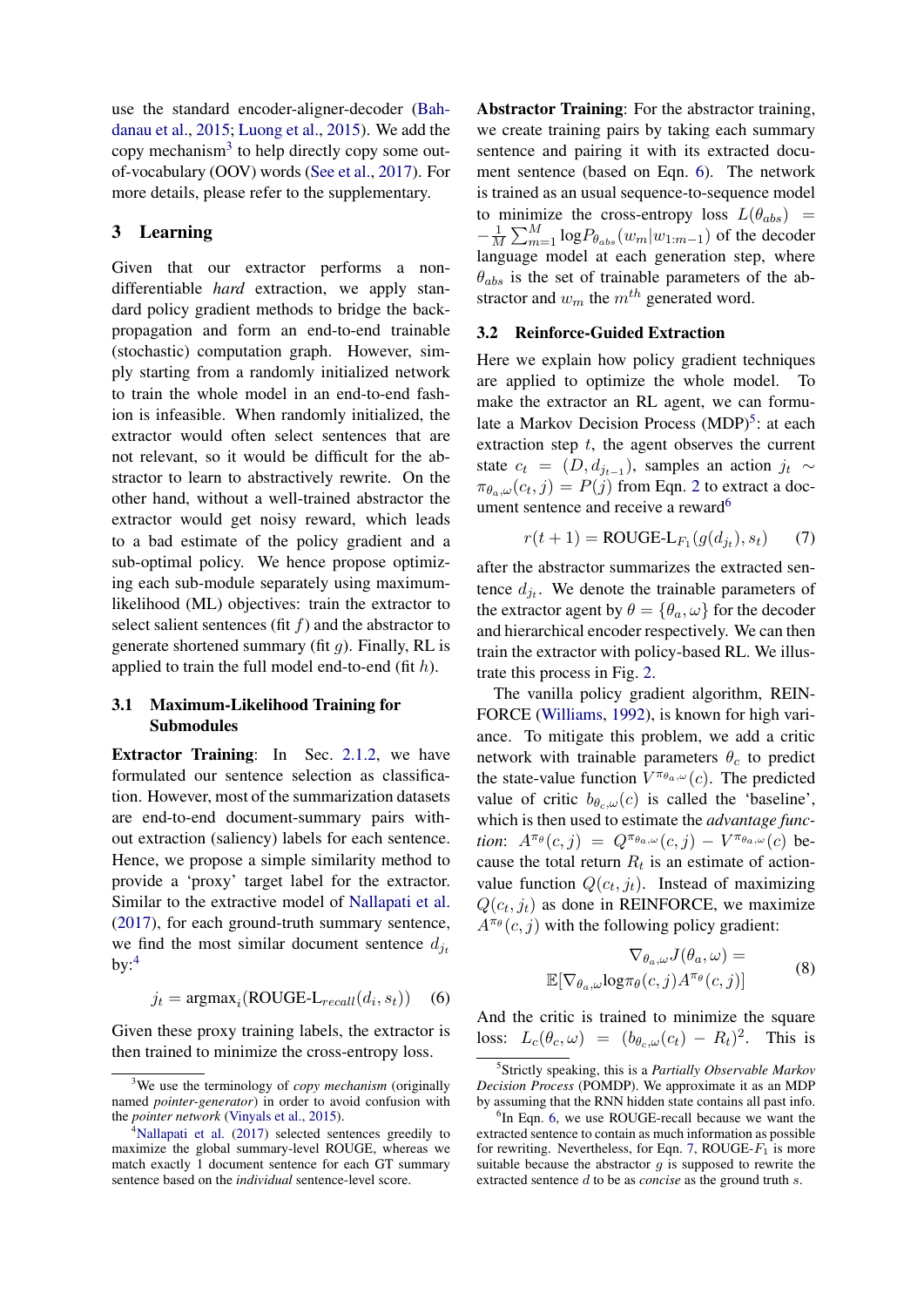known as the *Advantage Actor-Critic* (A2C), a synchronous variant of A3C [\(Mnih et al.,](#page-10-9) [2016\)](#page-10-9). For more A2C details, please refer to the supp.

Intuitively, our RL training works as follow: If the extractor chooses a good sentence, after the abstractor rewrites it the ROUGE match would be high and thus the action is encouraged. If a bad sentence is chosen, though the abstractor still produces a compressed version of it, the summary would not match the ground truth and the low ROUGE score discourages this action. Our RL with a sentence-level agent is a novel attempt in neural summarization. We use RL as a saliency guide without altering the abstractor's language model, while previous work applied RL on the word-level, which could be prone to gaming the metric at the cost of language fluency.<sup>[7](#page-4-0)</sup>

<span id="page-4-2"></span>Learning how many sentences to extract: In a typical RL setting like game playing, an episode is usually terminated by the environment. On the other hand, in text summarization, the agent does not know in advance how many summary sentence to produce for a given article (since the desired length varies for different downstream applications). We make an important yet simple, intuitive adaptation to solve this: by adding a 'stop' action to the policy action space. In the RL training phase, we add another set of trainable parameters  $v_{EOE}$  (EOE stands for 'End-Of-Extraction') with the same dimension as the sentence representation. The pointer-network decoder treats  $v_{EOE}$  as one of the extraction candidates and hence naturally results in a stop action in the stochastic policy. We set the reward for the agent performing EOE to ROUGE- $1_{F_1}([{g(d_{j_t})}_t]$ ,  $[{s_t}_t]$ ); whereas for any extraneous, unwanted extraction step, the agent receives zero reward. The model is therefore encouraged to extract when there are still remaining ground-truth summary sentences (to accumulate intermediate reward), and learn to stop by optimizing a global ROUGE and avoiding extra extraction.<sup>[8](#page-4-1)</sup> Overall, this modification allows dy-

namic decisions of number-of-sentences based on the input document, eliminates the need for tuning a fixed number of steps, and enables a data-driven adaptation for any specific dataset/application.

### <span id="page-4-3"></span>3.3 Repetition-Avoiding Reranking

Existing abstractive summarization systems on long documents suffer from generating repeating and redundant words and phrases. To mitigate this issue, [See et al.](#page-11-1) [\(2017\)](#page-11-1) propose the coverage mechanism and [Paulus et al.](#page-11-2) [\(2018\)](#page-11-2) incorporate tri-gram avoidance during beam-search at testtime. Our model without these already performs well because the summary sentences are generated from mutually exclusive document sentences, which naturally avoids redundancy. However, we do get a small further boost to the summary quality by removing a few 'across-sentence' repetitions, via a simple reranking strategy: At sentence-level, we apply the same beam-search tri-gram avoid-ance [\(Paulus et al.,](#page-11-2) [2018\)](#page-11-2). We keep all  $k$  sentence candidates generated by beam search, where  $k$  is the size of the beam. Next, we then rerank all  $k<sup>n</sup>$  combinations of the *n* generated summary sentence beams. The summaries are reranked by the number of repeated N-grams, the smaller the better. We also apply the diverse decoding algorithm described in [Li et al.](#page-10-10) [\(2016\)](#page-10-10) (which has almost no computation overhead) so as to get the above approach to produce useful diverse reranking lists. We show how much the redundancy affects the summarization task in Sec. [6.2.](#page-7-0)

### 4 Related Work

Early summarization works mostly focused on extractive and compression based methods [\(Jing and](#page-10-0) [McKeown,](#page-10-0) [2000;](#page-10-0) [Knight and Marcu,](#page-10-1) [2000;](#page-10-1) [Clarke](#page-9-6) [and Lapata,](#page-9-6) [2010;](#page-9-6) [Berg-Kirkpatrick et al.,](#page-9-0) [2011;](#page-9-0) [Filippova et al.,](#page-9-7) [2015\)](#page-9-7). Recent large-sized corpora attracted neural methods for abstractive summarization [\(Rush et al.,](#page-11-7) [2015;](#page-11-7) [Chopra et al.,](#page-9-2) [2016\)](#page-9-2). Some of the recent success in neural abstractive models include hierarchical attention [\(Nallapati](#page-10-3) [et al.,](#page-10-3) [2016\)](#page-10-3), coverage [\(Suzuki and Nagata,](#page-11-8) [2016;](#page-11-8) [Chen et al.,](#page-9-8) [2016;](#page-9-8) [See et al.,](#page-11-1) [2017\)](#page-11-1), RL based metric optimization [\(Paulus et al.,](#page-11-2) [2018\)](#page-11-2), graph-based attention [\(Tan et al.,](#page-11-9) [2017\)](#page-11-9), and the copy mechanism [\(Miao and Blunsom,](#page-10-11) [2016;](#page-10-11) [Gu et al.,](#page-9-9) [2016;](#page-9-9) [See et al.,](#page-11-1) [2017\)](#page-11-1).

<span id="page-4-0"></span> $7$ During this RL training of the extractor, we keep the abstractor parameters fixed. Because the input sentences for the abstractor are extracted by an intermediate stochastic policy of the extractor, it is impossible to find the correct target summary for the abstractor to fit  $g$  with ML objective. Though it is possible to optimize the abstractor with RL, in out preliminary experiments we found that this does not improve the overall ROUGE, most likely because this RL optimizes at a sentence-level and can add across-sentence redundancy. We achieve SotA results without this abstractor-level RL.

<span id="page-4-1"></span><sup>&</sup>lt;sup>8</sup>We use ROUGE-1 for terminal reward because it is a better measure of bag-of-words information (i.e., has all the

important information been generated); while ROUGE-L is used as intermediate rewards since it is known for better measurement of language fluency within a local sentence.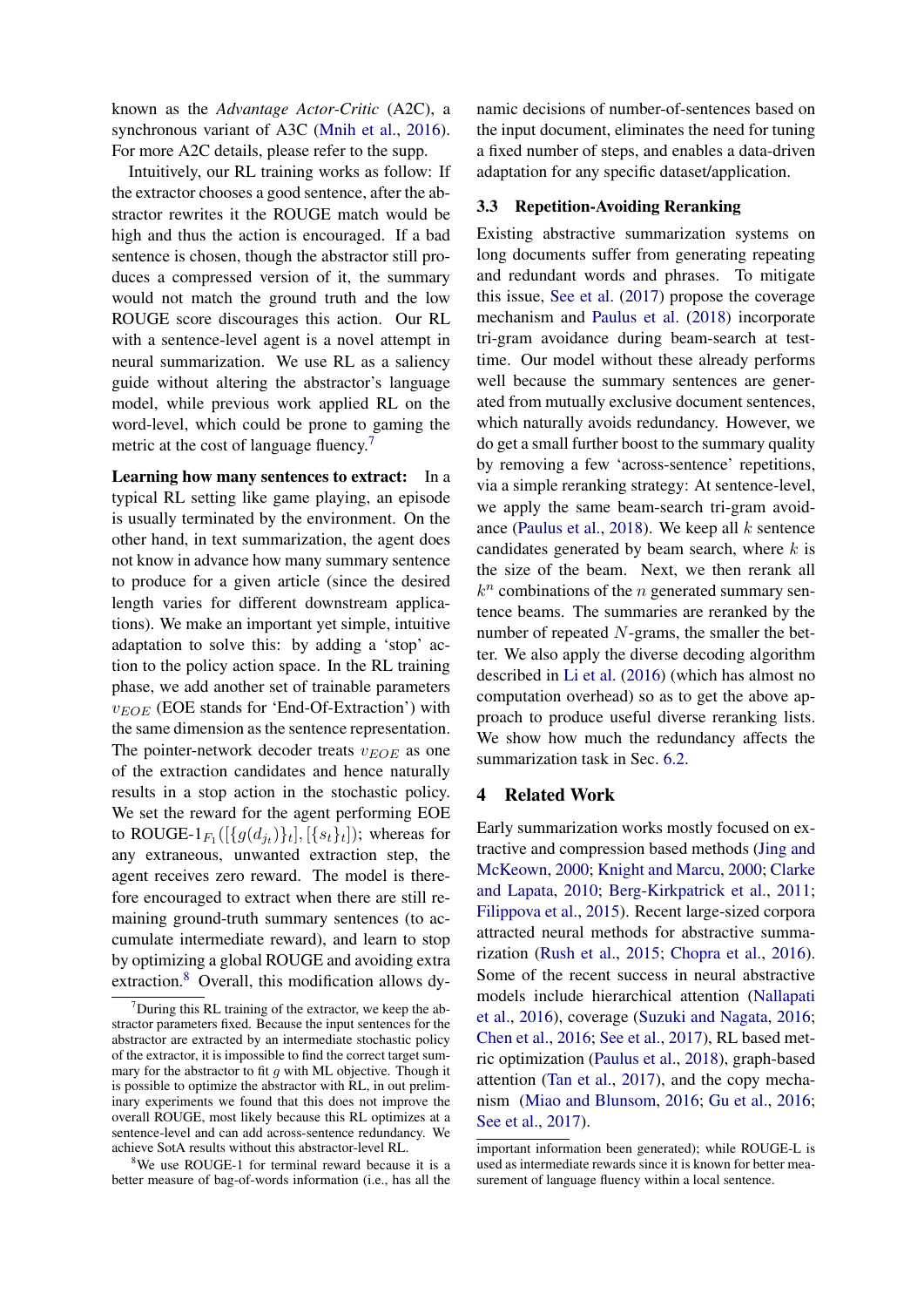Our model shares some high-level intuition with extract-then-compress methods. Earlier attempts in this paradigm used Hidden Markov Models and rule-based systems [\(Jing and McKeown,](#page-10-0) [2000\)](#page-10-0), statistical models based on parse trees [\(Knight](#page-10-1) [and Marcu,](#page-10-1) [2000\)](#page-10-1), and integer linear programming based methods [\(Martins and Smith,](#page-10-2) [2009;](#page-10-2) [Gillick](#page-9-10) [and Favre,](#page-9-10) [2009;](#page-9-10) [Clarke and Lapata,](#page-9-6) [2010;](#page-9-6) [Berg-](#page-9-0)[Kirkpatrick et al.,](#page-9-0) [2011\)](#page-9-0). Recent approaches investigated discourse structures [\(Louis et al.,](#page-10-12) [2010;](#page-10-12) [Hirao et al.,](#page-9-11) [2013;](#page-9-11) [Kikuchi et al.,](#page-10-13) [2014;](#page-10-13) [Wang](#page-11-10) [et al.,](#page-11-10) [2015\)](#page-11-10), graph cuts [\(Qian and Liu,](#page-11-11) [2013\)](#page-11-11), and parse trees [\(Li et al.,](#page-10-14) [2014;](#page-10-14) [Bing et al.,](#page-9-12) [2015\)](#page-9-12). For neural models, [Cheng and Lapata](#page-9-13) [\(2016\)](#page-9-13) used a second neural net to select words from an extractor's output. Our abstractor does not merely 'compress' the sentences but generatively produce novel words. Moreover, our RL bridges the extractor and the abstractor for end-to-end training.

Reinforcement learning has been used to optimize the non-differential metrics of language generation and to mitigate exposure bias [\(Ran](#page-11-12)[zato et al.,](#page-11-12) [2016;](#page-11-12) [Bahdanau et al.,](#page-9-14) [2017\)](#page-9-14). [Henß](#page-9-15) [et al.](#page-9-15) [\(2015\)](#page-9-15) use Q-learning based RL for extractive summarization. [Paulus et al.](#page-11-2) [\(2018\)](#page-11-2) use RL policy gradient methods for abstractive summarization, utilizing sequence-level metric rewards with curriculum learning [\(Ranzato et al.,](#page-11-12) [2016\)](#page-11-12) or weighted ML+RL mixed loss [\(Paulus et al.,](#page-11-2) [2018\)](#page-11-2) for stability and language fluency. We use sentence-level rewards to optimize the extractor while keeping our ML trained abstractor decoder fixed, so as to achieve the best of both worlds.

Training a neural network to use another fixed network has been investigated in machine translation for better decoding [\(Gu et al.,](#page-9-16) [2017a\)](#page-9-16) and real-time translation [\(Gu et al.,](#page-9-17) [2017b\)](#page-9-17). They used a fixed pretrained *translator* and applied policy gradient techniques to train another task-specific network. In question answering (QA), [Choi et al.](#page-9-18) [\(2017\)](#page-9-18) extract one sentence and then generate the answer from the sentence's vector representation with RL bridging. Another recent work attempted a new coarse-to-fine attention approach on summarization [\(Ling and Rush,](#page-10-15) [2017\)](#page-10-15) and found desired sharp focus properties for scaling to larger inputs (though without metric improvements). Very recently (concurrently), [Narayan et al.](#page-10-16) [\(2018\)](#page-10-16) use RL for ranking sentences in pure extraction-based summarization and Celikyilmaz et al. [\(2018\)](#page-9-19) investigate multiple communicating encoder agents to enhance the copying abstractive summarizer.

Finally, there are some loosely-related recent works: [Zhou et al.](#page-11-13) [\(2017\)](#page-11-13) proposed *selective gate* to improve the attention in abstractive summarization. [Tan et al.](#page-11-14) [\(2018\)](#page-11-14) used an *extract-thensynthesis* approach on QA, where an extraction model predicts the important spans in the passage and then another synthesis model generates the final answer. [Swayamdipta et al.](#page-11-15) [\(2017\)](#page-11-15) attempted cascaded non-recurrent small networks on extractive QA, resulting a scalable, parallelizable model. [Fan et al.](#page-9-20) [\(2017\)](#page-9-20) added controlling parameters to adapt the summary to length, style, and entity preferences. However, none of these used RL to bridge the non-differentiability of neural models.

### 5 Experimental Setup

Please refer to the supplementary for full training details (all hyperparameter tuning was performed on the validation set). We use the CNN/Daily Mail dataset [\(Hermann et al.,](#page-9-21) [2015\)](#page-9-21) modified for summarization [\(Nallapati et al.,](#page-10-3) [2016\)](#page-10-3). Because there are two versions of the dataset, original text and entity anonymized, we show results on both versions of the dataset for a fair comparison to prior works. The experiment runs training and evaluation for each version separately. Despite the fact that the 2 versions have been considered separately by the summarization community as 2 different datasets, we use same hyper-parameter values for both dataset versions to show the generalization of our model. We also show improvements on the DUC-2002 dataset in a *test-only* setup.

#### 5.1 Evaluation Metrics

For all the datasets, we evaluate standard ROUGE-1, ROUGE-2, and ROUGE-L [\(Lin,](#page-10-4) [2004\)](#page-10-4) on fulllength  $F_1$  (with stemming) following previous works [\(Nallapati et al.,](#page-10-8) [2017;](#page-10-8) [See et al.,](#page-11-1) [2017;](#page-11-1) [Paulus et al.,](#page-11-2) [2018\)](#page-11-2). Following [See et al.](#page-11-1) [\(2017\)](#page-11-1), we also evaluate on METEOR [\(Denkowski and](#page-9-4) [Lavie,](#page-9-4) [2014\)](#page-9-4) for a more thorough analysis.

#### 5.2 Modular Extractive vs. Abstractive

Our hybrid approach is capable of both extractive and abstractive (i.e., rewriting every sentence) summarization. The extractor alone performs extractive summarization. To investigate the effect of the recurrent extractor (rnn-ext), we implement a feed-forward extractive baseline ff-ext (details in supplementary). It is also possible to apply RL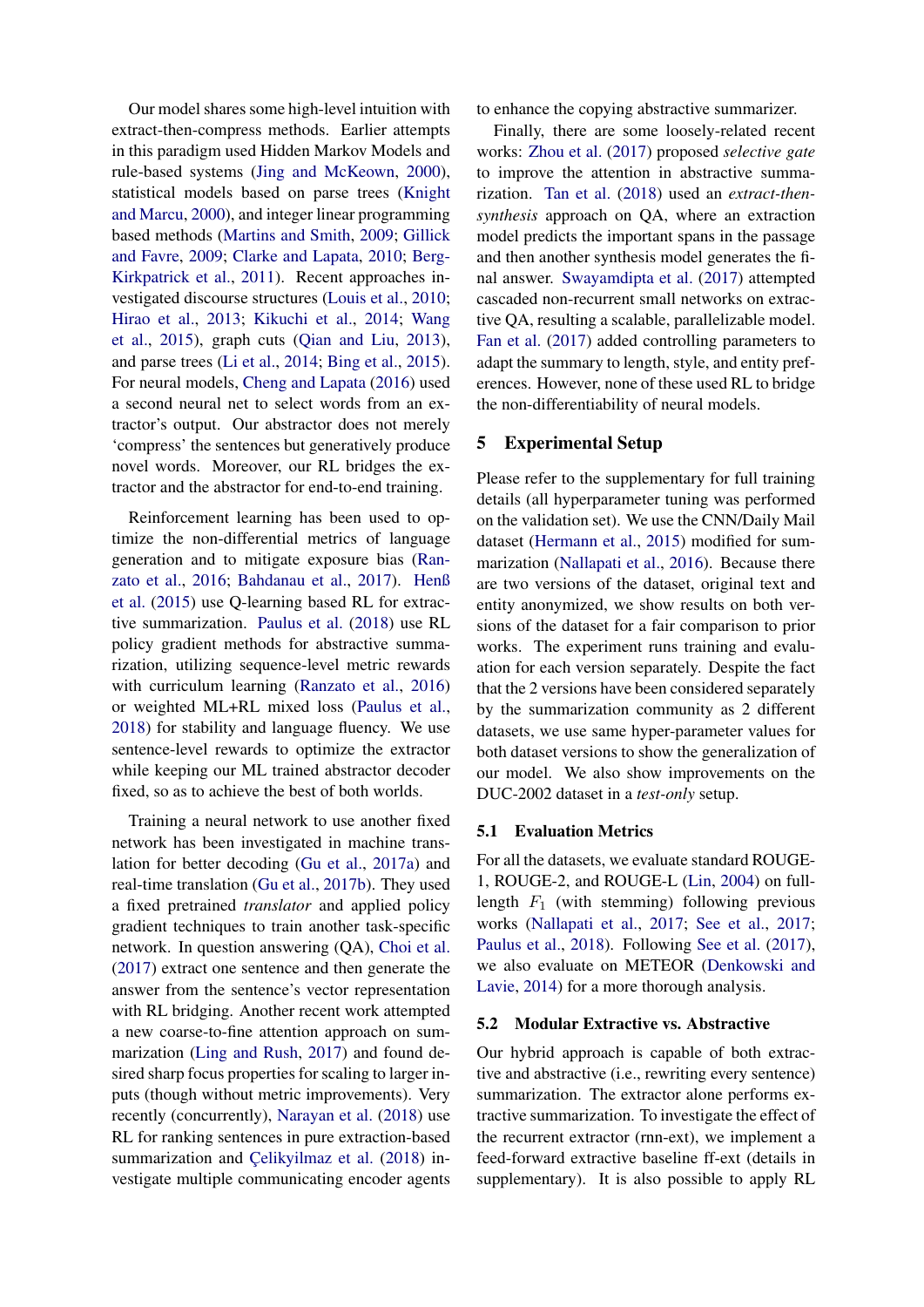| Models                                      | ROUGE-1 | ROUGE-2 | <b>ROUGE-L</b> | <b>METEOR</b> |  |
|---------------------------------------------|---------|---------|----------------|---------------|--|
| <b>Extractive Results</b>                   |         |         |                |               |  |
| lead-3 (See et al., 2017)                   | 40.34   | 17.70   | 36.57          | 22.21         |  |
| Narayan et al. (2018) (sentence ranking RL) | 40.0    | 18.2    | 36.6           |               |  |
| ff-ext                                      | 40.63   | 18.35   | 36.82          | 22.91         |  |
| rnn-ext                                     | 40.17   | 18.11   | 36.41          | 22.81         |  |
| $rm-ext + RL$                               | 41.47   | 18.72   | 37.76          | 22.35         |  |
| <b>Abstractive Results</b>                  |         |         |                |               |  |
| See et al. (2017) (w/o coverage)            | 36.44   | 15.66   | 33.42          | 16.65         |  |
| See et al. (2017)                           | 39.53   | 17.28   | 36.38          | 18.72         |  |
| Fan et al. (2017) (controlled)              | 39.75   | 17.29   | 36.54          |               |  |
| $ff - ext + abs$                            | 39.30   | 17.02   | 36.93          | 20.05         |  |
| $rm-ext + abs$                              | 38.38   | 16.12   | 36.04          | 19.39         |  |
| $rm-ext + abs + RI$ .                       | 40.04   | 17.61   | 37.59          | 21.00         |  |
| $rnn-ext + abs + RL + rerank$               | 40.88   | 17.80   | 38.54          | 20.38         |  |

<span id="page-6-2"></span>Table 1: Results on the original, non-anonymized CNN/Daily Mail dataset. Adding RL gives statistically significant improvements for all metrics over non-RL rnn-ext models (and over the state-of-the-art [See et al.](#page-11-1) [\(2017\)](#page-11-1)) in both extractive and abstractive settings with  $p < 0.01$ . Adding the extra reranking stage yields statistically significant better results in terms of all ROUGE metrics with  $p < 0.01$ .

to extractor without using the abstractor (rnn-ext  $+ RL$ ).<sup>[9](#page-6-0)</sup> Benefiting from the high modularity of our model, we can make our summarization system abstractive by simply applying the abstractor on the extracted sentences. Our abstractor rewrites each sentence and generates novel words from a large vocabulary, and hence every word in our overall summary is generated from scratch; making our full model categorized into the abstractive paradigm.[10](#page-6-1) We run experiments on separately trained extractor/abstractor (ff-ext + abs, rnn-ext + abs) and the reinforced full model (rnn-ext + abs + RL) as well as the final reranking version (rnn-ext  $+$  abs  $+$  RL  $+$  rerank).

### 6 Results

For easier comparison, we show separate tables for the original-text vs. anonymized versions – Table [1](#page-6-2) and Table [2,](#page-6-3) respectively. Overall, our model achieves strong improvements and the new state-of-the-art on both extractive and abstractive settings for both versions of the CNN/DM dataset (with some comparable results on the anonymized version). Moreover, Table [3](#page-7-1) shows the generalization of our abstractive system to an out-ofdomain test-only setup (DUC-2002), where our model achieves better scores than [See et al.](#page-11-1) [\(2017\)](#page-11-1).

#### 6.1 Extractive Summarization

In the extractive paradigm, we compare our model with the extractive model from [Nallapati et al.](#page-10-8)

| Models                          | $R-1$                      | $R-2$ | $R-I$ . |  |  |
|---------------------------------|----------------------------|-------|---------|--|--|
| <b>Extractive Results</b>       |                            |       |         |  |  |
| lead-3 (Nallapati et al., 2017) | 39.2                       | 15.7  | 35.5    |  |  |
| Nallapati et al. (2017)         | 39.6                       | 16.2  | 35.3    |  |  |
| ff-ext                          | 39.51                      | 16.85 | 35.80   |  |  |
| rnn-ext                         | 38.97                      | 16.65 | 35.32   |  |  |
| $rm-ext + RL$                   | 40.13                      | 16.58 | 36.47   |  |  |
|                                 | <b>Abstractive Results</b> |       |         |  |  |
| Nallapati et al. (2016)         | 35.46                      | 13.30 | 32.65   |  |  |
| Fan et al. (2017) (controlled)  | 38.68                      | 15.40 | 35.47   |  |  |
| Paulus et al. (2018) (ML)       | 38.30                      | 14.81 | 35.49   |  |  |
| Paulus et al. (2018) (RL+ML)    | 39.87                      | 15.82 | 36.90   |  |  |
| $\text{ff-ext} + \text{abs}$    | 38.73                      | 15.70 | 36.33   |  |  |
| $rm-ext + abs$                  | 37.58                      | 14.68 | 35.24   |  |  |
| $rm-ext + abs + RL$             | 38.80                      | 15.66 | 36.37   |  |  |
| $rnn-ext + abs + RL + rerank$   | 39.66                      | 15.85 | 37.34   |  |  |

<span id="page-6-3"></span>Table 2: ROUGE for anonymized CNN/DM.

[\(2017\)](#page-10-8) and a strong lead-3 baseline. For producing our summary, we simply concatenate the extracted sentences from the extractors. From Table [1](#page-6-2) and Table [2,](#page-6-3) we can see that our feed-forward extractor out-performs the lead-3 baseline, empirically showing that our hierarchical sentence encoding model is capable of extracting salient sentences.<sup>[11](#page-6-4)</sup> The reinforced extractor performs the best, because of the ability to get the summary-level reward and the reduced train-test mismatch of feeding the previous extraction decision. The improvement over lead-3 is consistent across both tables. In Table [2,](#page-6-3) it outperforms the previous best neural extractive model [\(Nallapati et al.,](#page-10-8) [2017\)](#page-10-8). In Table [1,](#page-6-2) our model also outperforms a recent, con-

<span id="page-6-1"></span><span id="page-6-0"></span><sup>&</sup>lt;sup>9</sup>In this case the abstractor function  $g(d) = d$ .

<sup>10</sup>Note that the abstractive CNN/DM dataset does *not* include any human-annotated extraction label, and hence our models do not receive any direct extractive supervision.

<span id="page-6-4"></span><sup>&</sup>lt;sup>11</sup>The ff-ext model outperforms rnn-ext possibly because it does not predict sentence ordering; thus is easier to optimize and the n-gram based metrics do not consider sentence ordering. Also note that in our MDP formulation, we cannot apply RL on ff-ext due to its historyless nature. Even if applied naively, there is no mean for the feed-forward model to learn the EOE described in Sec. [3.2.](#page-4-2)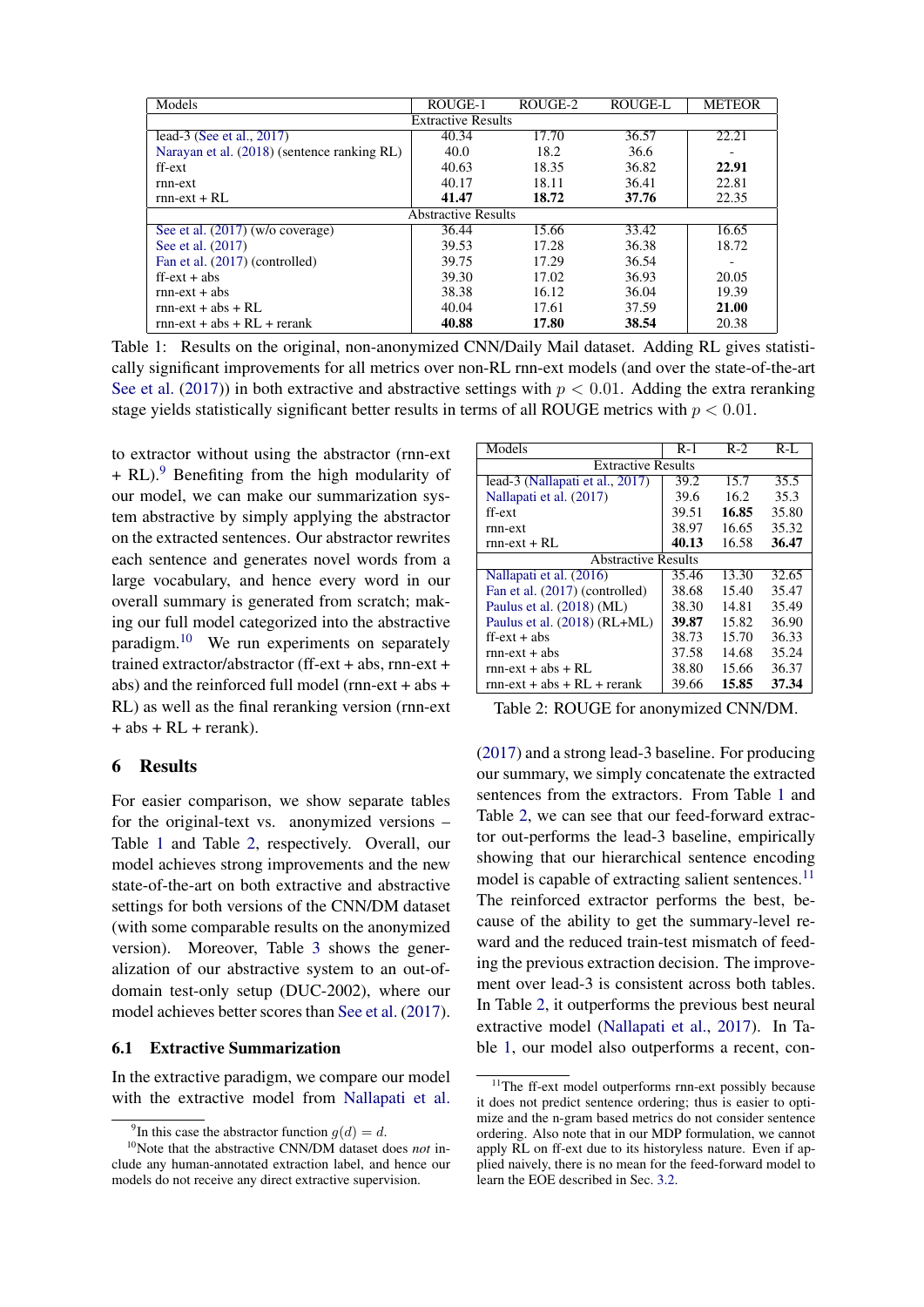<span id="page-7-1"></span>

| Models                                    | $R-1$ | R-2   | $R-I$ . |  |  |
|-------------------------------------------|-------|-------|---------|--|--|
| See et al. (2017)                         | 37.22 | 15.78 | 33.90   |  |  |
| $rnn-ext + abs + RL$                      | 39.46 | 17.34 | 36.72   |  |  |
| Table 3: Generalization to DUC-2002 (F1). |       |       |         |  |  |

current sentence-ranking RL model by [Narayan](#page-10-16) [et al.](#page-10-16) [\(2018\)](#page-10-16), showing that our pointer-network extractor and reward formulations are very effective when combined with A2C RL.

#### 6.2 Abstractive Summarization

After applying the abstractor, the ff-ext based model still out-performs the rnn-ext model. Both combined models exceed the pointer-generator model [\(See et al.,](#page-11-1) [2017\)](#page-11-1) without coverage by a large margin for all metrics, showing the effectiveness of our 2-step hierarchical approach: our method naturally avoids repetition by extracting multiple sentences with different keypoints.<sup>[12](#page-7-2)</sup>

Moreover, after applying reinforcement learning, our model performs better than the best model of [See et al.](#page-11-1) [\(2017\)](#page-11-1) and the best ML trained model of [Paulus et al.](#page-11-2) [\(2018\)](#page-11-2). Our reinforced model outperforms the ML trained rnn-ext + abs baseline with statistical significance of  $p < 0.01$  on all metrics for both version of the dataset, indicating the effectiveness of the RL training. Also, rnn-ext + abs + RL is statistically significant better than [See](#page-11-1) [et al.](#page-11-1) [\(2017\)](#page-11-1) for all metrics with  $p < 0.01$ .<sup>[13](#page-7-3)</sup> In the supplementary, we show the learning curve of our RL training, where the average reward goes up quickly after the extractor learns the End-of-Extract action and then stabilizes. For all the above models, we use standard greedy decoding and find that it performs well.

<span id="page-7-0"></span>Reranking and Redundancy Although the extract-then-abstract approach inherently will not generate repeating sentences like other neuraldecoders do, there might still be across-sentence redundancy because the abstractor is not aware of other extracted sentences when decoding one. Hence, we incorporate an optional reranking strategy described in Sec. [3.3.](#page-4-3) The improved ROUGE scores indicate that this successfully removes some remaining redundancies and hence produces more concise summaries. Our best abstractive

|                               | Relevance | Readability | Total |
|-------------------------------|-----------|-------------|-------|
| See et al. (2017)             | 120       | 128         | 248   |
| $rnn-ext + abs + RL + rerank$ | 137       | 133         | 270   |
| Equally good/bad              | 43        | 39          | 82    |

<span id="page-7-6"></span>Table 4: Human Evaluation: pairwise comparison between our final model and [See et al.](#page-11-1) [\(2017\)](#page-11-1).

model (rnn-ext + abs +  $RL$  + rerank) is clearly superior than the one of [See et al.](#page-11-1) [\(2017\)](#page-11-1). We are comparable on R-1 and R-2 but a 0.4 point im-provement on R-L w.r.t. [Paulus et al.](#page-11-2)  $(2018).<sup>14</sup>$  $(2018).<sup>14</sup>$  $(2018).<sup>14</sup>$  $(2018).<sup>14</sup>$ We also outperform the results of [Fan et al.](#page-9-20)  $(2017)$ on both original and anonymized dataset versions. Several previous works have pointed out that extractive baselines are very difficult to beat (in terms of ROUGE) by an abstractive system [\(See](#page-11-1) [et al.,](#page-11-1) [2017;](#page-11-1) [Nallapati et al.,](#page-10-8) [2017\)](#page-10-8). Note that our best model is one of the first abstractive models to outperform the lead-3 baseline on the originaltext CNN/DM dataset. Our extractive experiment serves as a complementary analysis of the effect of RL with extractive systems.

#### 6.3 Human Evaluation

We also conduct human evaluation to ensure robustness of our training procedure. We measure *relevance* and *readability* of the summaries. Relevance is based on the summary containing important, salient information from the input article, being correct by avoiding contradictory/unrelated information, and avoiding repeated/redundant information. Readability is based on the summarys fluency, grammaticality, and coherence. To evaluate both these criteria, we design the following Amazon MTurk experiment: we randomly select 100 samples from the CNN/DM test set and ask the human testers (3 for each sample) to rank between summaries (for relevance and readability) produced by our model and that of [See et al.](#page-11-1) [\(2017\)](#page-11-1) (the models were anonymized and randomly shuffled), i.e. A is better, B is better, both are equally good/bad. Following previous work, the input article and ground truth summaries are also shown to the human participants in addition to the two model summaries.<sup>[15](#page-7-5)</sup> From the results shown in Table [4,](#page-7-6) we can see that our model is better in both relevance and readability w.r.t. [See](#page-11-1) [et al.](#page-11-1) [\(2017\)](#page-11-1).

<span id="page-7-2"></span><sup>12</sup>A trivial *lead-3 + abs* baseline obtains ROUGE of (37.37, 15.59, 34.82), which again confirms the importance of our reinforce-based sentence selection.

<span id="page-7-3"></span><sup>&</sup>lt;sup>13</sup>We calculate statistical significance based on the bootstrap test [\(Noreen,](#page-10-17) [1989;](#page-10-17) [Efron and Tibshirani,](#page-9-22) [1994\)](#page-9-22) with 100K samples. Output of [Paulus et al.](#page-11-2) [\(2018\)](#page-11-2) is not available so we couldn't test for statistical significance there.

<span id="page-7-4"></span><sup>&</sup>lt;sup>14</sup>We do not list the scores of their pure RL model because they discussed its bad readability.

<span id="page-7-5"></span><sup>&</sup>lt;sup>15</sup>We selected human annotators that were located in the US, had an approval rate greater than 95%, and had at least 10,000 approved HITs on record.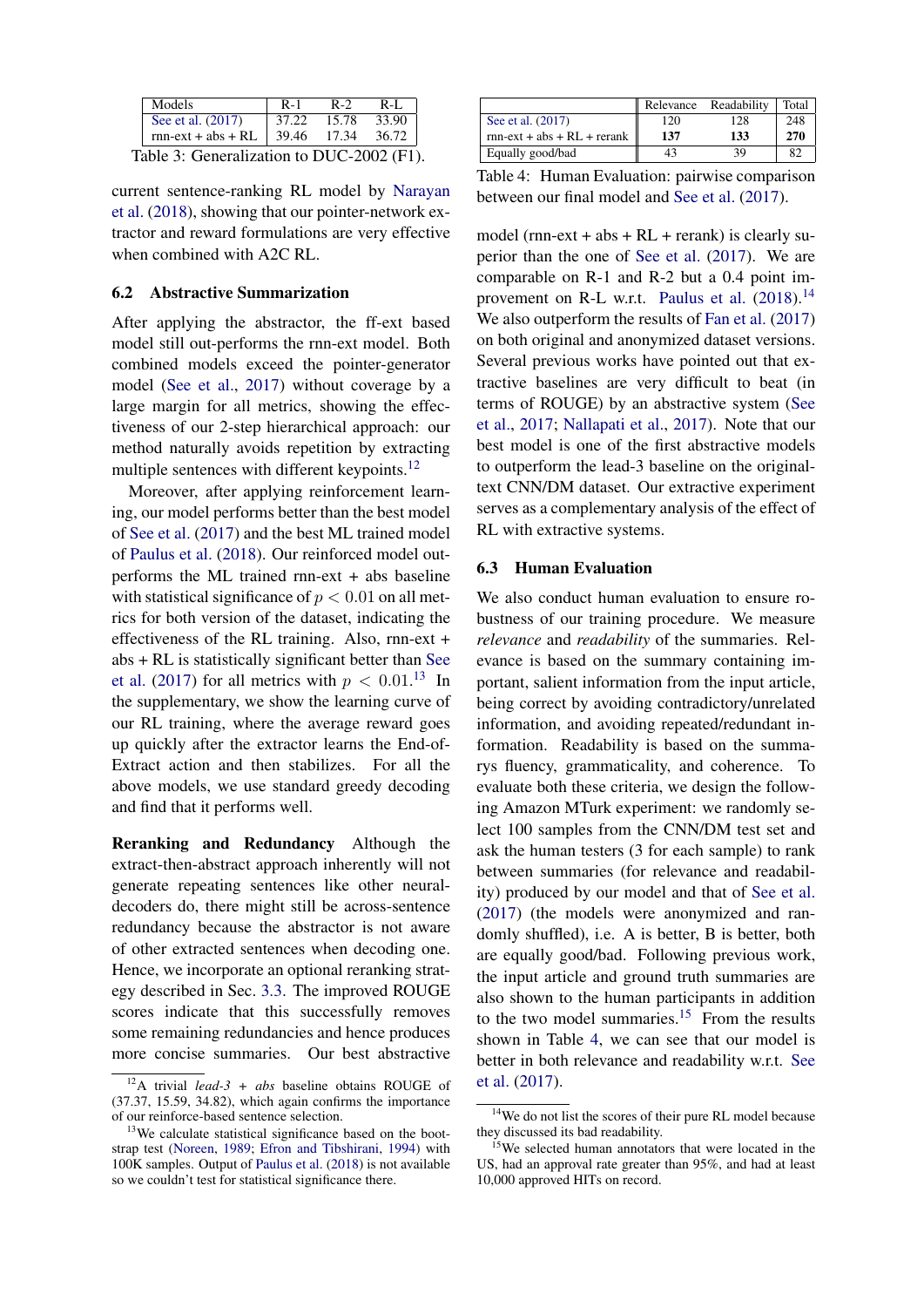|                               | Speed               |             |  |
|-------------------------------|---------------------|-------------|--|
| Models                        | total time (hr)     | words / sec |  |
| (See et al., 2017)            | 12.9                | 14.8        |  |
| $rnn-ext + abs + RI$ .        | 0.68                | 361.3       |  |
| $rnn-ext + abs + RL + rerank$ | $2.00(1.46 + 0.54)$ | 109.8       |  |

<span id="page-8-2"></span>Table 5: Speed comparison with [See et al.](#page-11-1) [\(2017\)](#page-11-1).

### 6.4 Speed Comparison

Our two-stage extractive-abstractive hybrid model is not only the SotA on summary quality metrics, but more importantly also gives a significant speed-up in both train and test time over a strong neural abstractive system [\(See et al.,](#page-11-1) [2017\)](#page-11-1).<sup>[16](#page-8-0)</sup>

Our full model is composed of a extremely fast extractor and a parallelizable abstractor, where the computation bottleneck is on the abstractor, which has to generate summaries with a large vocabulary from scratch.[17](#page-8-1) The main advantage of our abstractor at decoding time is that we can first compute all the extracted sentences for the document, and then abstract every sentence concurrently (*in parallel*) to generate the overall summary. In Table [5,](#page-8-2) we show the substantial test-time speed-up of our model compared to [See et al.](#page-11-1)  $(2017).<sup>18</sup>$  $(2017).<sup>18</sup>$  $(2017).<sup>18</sup>$  $(2017).<sup>18</sup>$  We calculate the total decoding time for producing all summaries for the test set. $19$  Due to the fact that the main test-time speed bottleneck of RNN language generation model is that the model is constrained to generate one word at a time, the total decoding time is dependent on the number of total words generated; we hence also report the decoded words per second for a fair comparison. Our model without reranking is extremely fast. From Table [5](#page-8-2) we can see that we achieve a speed up of 18x in time and 24x in word generation rate. Even after adding the (optional) reranker, we still maintain a 6-7x speed-up (and hence a user can choose to use the reranking component depending on their downstream application's speed requirements).[20](#page-8-5)

|                               | Novel N-gram $(\%)$ |         |        |        |
|-------------------------------|---------------------|---------|--------|--------|
| Models                        | $1$ -gm             | $2$ -gm | $3-gm$ | $4-gm$ |
| See et al. (2017)             | 0.1                 | 2.2     | 6.0    | 9.7    |
| $rnn-ext + abs + RL + rerank$ | 0.3                 | 10.0    | 21.7   | 31.6   |
| reference summaries           | 10.8                | 47.5    | 68.2   | 78.2   |

<span id="page-8-6"></span>Table 6: Abstractiveness: novel *n*-gram counts.

#### 7 Analysis

#### 7.1 Abstractiveness

We compute an abstractiveness score [\(See et al.,](#page-11-1) [2017\)](#page-11-1) as the ratio of novel *n*-grams in the generated summary that are not present in the input document. The results are shown in Table [6:](#page-8-6) our model rewrites substantially more abstractive summaries than previous work. A potential reason for this is that when trained with individual sentence-pairs, the abstractor learns to drop more document words so as to write individual summary sentences as concise as human-written ones; thus the improvement in multi-gram novelty.

### <span id="page-8-7"></span>7.2 Qualitative Analysis on Output Examples

We show examples of how our best model selects sentences and then rewrites them. In the supplementary Fig. [4](#page-15-0) and Fig. [5,](#page-16-0) we can see how the abstractor rewrites the extracted sentences concisely while keeping the mentioned facts. Adding the reranker makes the output more compact globally. We observe that when rewriting longer text, the abstractor would have many facts to choose from (Fig. [5](#page-16-0) sentence 2) and this is where the reranker helps avoid redundancy across sentences.

#### 8 Conclusion

We propose a novel sentence-level RL model for abstractive summarization, which makes the model aware of the word-sentence hierarchy. Our model achieves the new state-of-the-art on both CNN/DM versions as well a better generalization on test-only DUC-2002, along with a significant speed-up in training and decoding.

#### Acknowledgments

We thank the anonymous reviewers for their helpful comments. This work was supported by a Google Faculty Research Award, a Bloomberg Data Science Research Grant, an IBM Faculty Award, and NVidia GPU awards.

<span id="page-8-0"></span><sup>&</sup>lt;sup>16</sup>The only publicly available code with a pretrained model for neural summarization which we can test the speed.

<span id="page-8-1"></span> $17$ The time needed for extractor is negligible w.r.t. the abstractor because it does not require large matrix multiplication for generating every word. Moreover, with convolutional encoder at word-level made parallelizable by the hierarchical rnn-ext, our model is scalable for very long documents.

<span id="page-8-4"></span><span id="page-8-3"></span><sup>18</sup>For details of training speed-up, please see the supp.

<sup>&</sup>lt;sup>19</sup>We time the model of [See et al.](#page-11-1)  $(2017)$  using beam size of 4 (used for their best-reported scores). Without beam-search, it gets significantly worse ROUGE of (36.62, 15.12, 34.08), so we do not compare speed-ups w.r.t. that version.

<span id="page-8-5"></span><sup>&</sup>lt;sup>20</sup>Most of the recent neural abstractive summarization systems are of similar algorithmic complexity to that of [See et al.](#page-11-1) [\(2017\)](#page-11-1). The main differences such as the training objective (ML vs. RL) and copying (soft/hard) has negligible test runtime compared to the slowest component: the long-summary

attentional-decoder's sequential generation; and this is the component that we substantially speed up via our parallel sentence decoding with sentence-selection RL.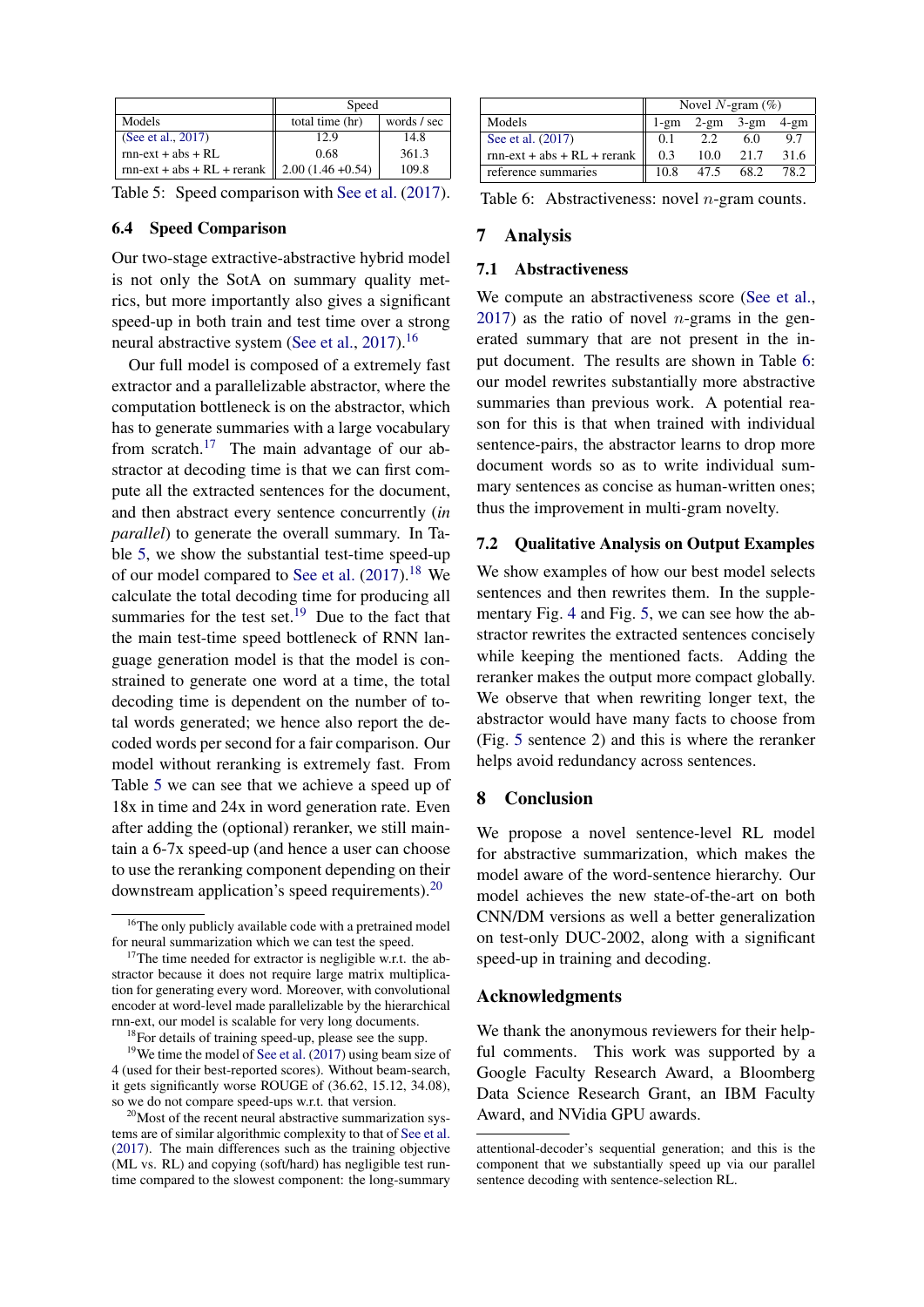#### References

- <span id="page-9-14"></span>Dzmitry Bahdanau, Philemon Brakel, Kelvin Xu, Anirudh Goyal, Ryan Lowe, Joelle Pineau, Aaron C. Courville, and Yoshua Bengio. 2017. [An actor-critic](http://arxiv.org/abs/1607.07086) [algorithm for sequence prediction.](http://arxiv.org/abs/1607.07086) In *ICLR*.
- <span id="page-9-5"></span>Dzmitry Bahdanau, Kyunghyun Cho, and Yoshua Bengio. 2015. Neural machine translation by jointly learning to align and translate. In *ICLR*.
- <span id="page-9-1"></span>Michele Banko, Vibhu O. Mittal, and Michael J. Witbrock. 2000. [Headline generation based on statis](https://doi.org/10.3115/1075218.1075259)[tical translation.](https://doi.org/10.3115/1075218.1075259) In *Proceedings of the 38th Annual Meeting on Association for Computational Linguistics*, ACL '00, pages 318–325, Stroudsburg, PA, USA. Association for Computational Linguistics.
- <span id="page-9-3"></span>Irwan Bello, Hieu Pham, Quoc V. Le, Mohammad Norouzi, and Samy Bengio. 2017. [Neural combi](https://openreview.net/pdf?id=Bk9mxlSFx)[natorial optimization with reinforcement learning.](https://openreview.net/pdf?id=Bk9mxlSFx) *arXiv preprint 1611.09940*.
- <span id="page-9-0"></span>Taylor Berg-Kirkpatrick, Dan Gillick, and Dan Klein. 2011. [Jointly learning to extract and compress.](http://dl.acm.org/citation.cfm?id=2002472.2002534) In *Proceedings of the 49th Annual Meeting of the Association for Computational Linguistics: Human Language Technologies - Volume 1*, HLT '11, pages 481–490, Stroudsburg, PA, USA. Association for Computational Linguistics.
- <span id="page-9-12"></span>Lidong Bing, Piji Li, Yi Liao, Wai Lam, Weiwei Guo, and Rebecca J. Passonneau. 2015. Abstractive multi-document summarization via phrase selection and merging. In *ACL*.
- <span id="page-9-19"></span>Asli Çelikyilmaz, Antoine Bosselut, Xiaodong He, and Yejin Choi. 2018. [Deep communicating agents for](http://arxiv.org/abs/1803.10357) [abstractive summarization.](http://arxiv.org/abs/1803.10357) *NAACL-HLT*.
- <span id="page-9-8"></span>Qian Chen, Xiaodan Zhu, Zhenhua Ling, Si Wei, and Hui Jiang. 2016. Distraction-based neural networks for modeling documents. In *IJCAI*.
- <span id="page-9-13"></span>Jianpeng Cheng and Mirella Lapata. 2016. [Neural](http://www.aclweb.org/anthology/P16-1046) [summarization by extracting sentences and words.](http://www.aclweb.org/anthology/P16-1046) In *Proceedings of the 54th Annual Meeting of the Association for Computational Linguistics (Volume 1: Long Papers)*, pages 484–494, Berlin, Germany. Association for Computational Linguistics.
- <span id="page-9-18"></span>Eunsol Choi, Daniel Hewlett, Jakob Uszkoreit, Illia Polosukhin, Alexandre Lacoste, and Jonathan Berant. 2017. [Coarse-to-fine question answering for](https://doi.org/10.18653/v1/P17-1020) [long documents.](https://doi.org/10.18653/v1/P17-1020) In *Proceedings of the 55th Annual Meeting of the Association for Computational Linguistics (Volume 1: Long Papers)*, pages 209–220. Association for Computational Linguistics.
- <span id="page-9-2"></span>Sumit Chopra, Michael Auli, and Alexander M. Rush. 2016. [Abstractive sentence summarization with at](http://www.aclweb.org/anthology/N16-1012)[tentive recurrent neural networks.](http://www.aclweb.org/anthology/N16-1012) In *Proceedings of the 2016 Conference of the North American Chapter of the Association for Computational Linguistics: Human Language Technologies*, pages 93–98, San Diego, California. Association for Computational Linguistics.
- <span id="page-9-6"></span>James Clarke and Mirella Lapata. 2010. Discourse constraints for document compression. *Computational Linguistics*, 36(3):411–441.
- <span id="page-9-4"></span>Michael Denkowski and Alon Lavie. 2014. Meteor universal: Language specific translation evaluation for any target language. In *Proceedings of the EACL 2014 Workshop on Statistical Machine Translation*.
- <span id="page-9-22"></span>Bradley Efron and Robert J Tibshirani. 1994. *An introduction to the bootstrap*. CRC press.
- <span id="page-9-20"></span>Angela Fan, David Grangier, and Michael Auli. 2017. [Controllable abstractive summarization.](http://arxiv.org/abs/1711.05217) *arXiv preprint*, abs/1711.05217.
- <span id="page-9-7"></span>Katja Filippova, Enrique Alfonseca, Carlos Colmenares, Lukasz Kaiser, and Oriol Vinyals. 2015. Sentence compression by deletion with lstms. In *Proceedings of the 2015 Conference on Empirical Methods in Natural Language Processing (EMNLP'15)*.
- <span id="page-9-10"></span>Dan Gillick and Benoit Favre. 2009. [A scalable global](http://dl.acm.org/citation.cfm?id=1611638.1611640) [model for summarization.](http://dl.acm.org/citation.cfm?id=1611638.1611640) In *Proceedings of the Workshop on Integer Linear Programming for Natural Langauge Processing*, ILP '09, pages 10–18, Stroudsburg, PA, USA. Association for Computational Linguistics.
- <span id="page-9-16"></span>Jiatao Gu, Kyunghyun Cho, and Victor O. K. Li. 2017a. [Trainable greedy decoding for neural machine trans](http://arxiv.org/abs/1702.02429)[lation.](http://arxiv.org/abs/1702.02429) In *EMNLP*.
- <span id="page-9-9"></span>Jiatao Gu, Zhengdong Lu, Hang Li, and Victor O.K. Li. 2016. Incorporating copying mechanism in sequence-to-sequence learning. In *Proceedings of the 54th Annual Meeting of the Association for Computational Linguistics (Volume 1: Long Papers)*, pages 1631–1640, Berlin, Germany. Association for Computational Linguistics.
- <span id="page-9-17"></span>Jiatao Gu, Graham Neubig, Kyunghyun Cho, and Victor O. K. Li. 2017b. [Learning to translate in real](http://arxiv.org/abs/1610.00388)[time with neural machine translation.](http://arxiv.org/abs/1610.00388) In *EACL*.
- <span id="page-9-15"></span>Sebastian Henß, Margot Mieskes, and Iryna Gurevych. 2015. A reinforcement learning approach for adaptive single- and multi-document summarization. In *International Conference of the German Society for Computational Linguistics and Language Technology (GSCL-2015)*, pages 3–12.
- <span id="page-9-21"></span>Karl Moritz Hermann, Tomáš Kočiský, Edward Grefenstette, Lasse Espeholt, Will Kay, Mustafa Suleyman, and Phil Blunsom. 2015. [Teaching ma](http://arxiv.org/abs/1506.03340)[chines to read and comprehend.](http://arxiv.org/abs/1506.03340) In *Advances in Neural Information Processing Systems (NIPS)*.
- <span id="page-9-11"></span>Tsutomu Hirao, Yasuhisa Yoshida, Masaaki Nishino, Norihito Yasuda, and Masaaki Nagata. 2013. [Single-document summarization as a tree knapsack](http://www.aclweb.org/anthology/D13-1158) [problem.](http://www.aclweb.org/anthology/D13-1158) In *Proceedings of the 2013 Conference on Empirical Methods in Natural Language Processing*, pages 1515–1520, Seattle, Washington, USA. Association for Computational Linguistics.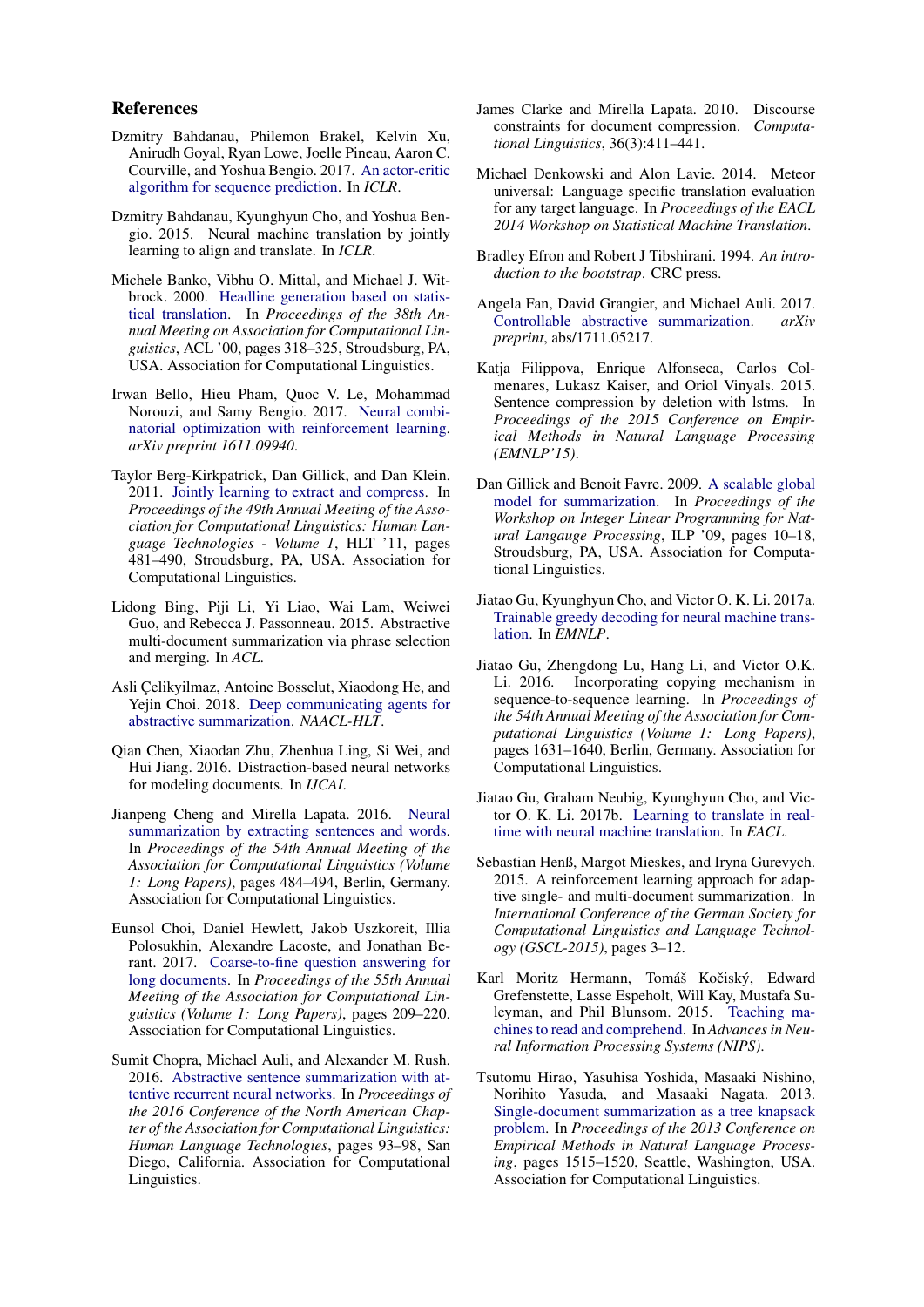- <span id="page-10-6"></span>Sepp Hochreiter and Jürgen Schmidhuber. 1997. Long short-term memory. *Neural Comput.*, 9(9):1735– 1780.
- <span id="page-10-18"></span>Hakan Inan, Khashayar Khosravi, and Richard Socher. 2017. Tying word vectors and word classifiers: A loss framework for language modeling. In *ICLR*.
- <span id="page-10-0"></span>Hongyan Jing and Kathleen R. McKeown. 2000. [Cut](http://dl.acm.org/citation.cfm?id=974305.974329) [and paste based text summarization.](http://dl.acm.org/citation.cfm?id=974305.974329) In *Proceedings of the 1st North American Chapter of the Association for Computational Linguistics Conference*, NAACL 2000, pages 178–185, Stroudsburg, PA, USA. Association for Computational Linguistics.
- <span id="page-10-13"></span>Yuta Kikuchi, Tsutomu Hirao, Hiroya Takamura, Manabu Okumura, and Masaaki Nagata. 2014. [Single](http://www.aclweb.org/anthology/P14-2052) [document summarization based on nested tree struc](http://www.aclweb.org/anthology/P14-2052)[ture.](http://www.aclweb.org/anthology/P14-2052) In *Proceedings of the 52nd Annual Meeting of the Association for Computational Linguistics (Volume 2: Short Papers)*, pages 315–320, Baltimore, Maryland. Association for Computational Linguistics.
- <span id="page-10-5"></span>Yoon Kim. 2014. Convolutional neural networks for sentence classification. In *Proceedings of the 2014 Conference on Empirical Methods in Natural Language Processing (EMNLP)*, pages 1746–1751, Doha, Qatar. Association for Computational Linguistics.
- <span id="page-10-19"></span>Diederik P. Kingma and Jimmy Ba. 2014. [Adam: A](http://arxiv.org/abs/1412.6980) [method for stochastic optimization.](http://arxiv.org/abs/1412.6980) In *ICLR*.
- <span id="page-10-1"></span>Kevin Knight and Daniel Marcu. 2000. [Statistics](http://dl.acm.org/citation.cfm?id=647288.721086)[based summarization - step one: Sentence compres](http://dl.acm.org/citation.cfm?id=647288.721086)[sion.](http://dl.acm.org/citation.cfm?id=647288.721086) In *Proceedings of the Seventeenth National Conference on Artificial Intelligence and Twelfth Conference on Innovative Applications of Artificial Intelligence*, pages 703–710. AAAI Press.
- <span id="page-10-14"></span>Chen Li, Yang Liu, Fei Liu, Lin Zhao, and Fuliang Weng. 2014. [Improving multi-documents summa](https://doi.org/10.3115/v1/D14-1076)[rization by sentence compression based on expanded](https://doi.org/10.3115/v1/D14-1076) [constituent parse trees.](https://doi.org/10.3115/v1/D14-1076) In *Proceedings of the 2014 Conference on Empirical Methods in Natural Language Processing (EMNLP)*, pages 691–701. Association for Computational Linguistics.
- <span id="page-10-10"></span>Jiwei Li, Will Monroe, and Dan Jurafsky. 2016. [A sim](http://arxiv.org/abs/1611.08562)[ple, fast diverse decoding algorithm for neural gen](http://arxiv.org/abs/1611.08562)[eration.](http://arxiv.org/abs/1611.08562) *arXiv preprint*, abs/1611.08562.
- <span id="page-10-4"></span>Chin-Yew Lin. 2004. [Rouge: A package for automatic](http://www.aclweb.org/anthology/W04-1013) [evaluation of summaries.](http://www.aclweb.org/anthology/W04-1013) In *Text Summarization Branches Out: Proceedings of the ACL-04 Workshop*, pages 74–81, Barcelona, Spain. Association for Computational Linguistics.
- <span id="page-10-15"></span>Jeffrey Ling and Alexander Rush. 2017. [Coarse-to-fine](http://aclweb.org/anthology/W17-4505) [attention models for document summarization.](http://aclweb.org/anthology/W17-4505) In *Proceedings of the Workshop on New Frontiers in Summarization*, pages 33–42. Association for Computational Linguistics.
- <span id="page-10-12"></span>Annie Louis, Aravind Joshi, and Ani Nenkova. 2010. [Discourse indicators for content selection in summa](http://dl.acm.org/citation.cfm?id=1944506.1944533)[rization.](http://dl.acm.org/citation.cfm?id=1944506.1944533) In *Proceedings of the 11th Annual Meeting of the Special Interest Group on Discourse and Dialogue*, SIGDIAL '10, pages 147–156, Stroudsburg, PA, USA. Association for Computational Linguistics.
- <span id="page-10-7"></span>Minh-Thang Luong, Hieu Pham, and Christopher D. Manning. 2015. Effective approaches to attentionbased neural machine translation. In *Empirical Methods in Natural Language Processing (EMNLP)*, pages 1412–1421, Lisbon, Portugal. Association for Computational Linguistics.
- <span id="page-10-2"></span>André F. T. Martins and Noah A. Smith. 2009. [Sum](http://dl.acm.org/citation.cfm?id=1611638.1611639)[marization with a joint model for sentence extraction](http://dl.acm.org/citation.cfm?id=1611638.1611639) [and compression.](http://dl.acm.org/citation.cfm?id=1611638.1611639) In *Proceedings of the Workshop on Integer Linear Programming for Natural Langauge Processing*, ILP '09, pages 1–9, Stroudsburg, PA, USA. Association for Computational Linguistics.
- <span id="page-10-11"></span>Yishu Miao and Phil Blunsom. 2016. Language as a latent variable: Discrete generative models for sentence compression. In *EMNLP*.
- <span id="page-10-21"></span>Tomas Mikolov, Ilya Sutskever, Kai Chen, Greg S Corrado, and Jeff Dean. 2013. Distributed representations of words and phrases and their compositionality. In C. J. C. Burges, L. Bottou, M. Welling, Z. Ghahramani, and K. Q. Weinberger, editors, *Advances in Neural Information Processing Systems 26*, pages 3111–3119. Curran Associates, Inc.
- <span id="page-10-9"></span>Volodymyr Mnih, Adria Puigdomenech Badia, Mehdi Mirza, Alex Graves, Timothy Lillicrap, Tim Harley, David Silver, and Koray Kavukcuoglu. 2016. [Asyn](http://proceedings.mlr.press/v48/mniha16.html)[chronous methods for deep reinforcement learning.](http://proceedings.mlr.press/v48/mniha16.html) In *Proceedings of The 33rd International Conference on Machine Learning*, volume 48 of *Proceedings of Machine Learning Research*, pages 1928– 1937, New York, New York, USA. PMLR.
- <span id="page-10-8"></span>Ramesh Nallapati, Feifei Zhai, and Bowen Zhou. 2017. Summarunner: A recurrent neural network based sequence model for extractive summarization of documents. In *AAAI Conference on Artificial Intelligence*.
- <span id="page-10-3"></span>Ramesh Nallapati, Bowen Zhou, Cicero Nogueira dos santos, Caglar Gulcehre, and Bing Xiang. 2016. Abstractive text summarization using sequence-tosequence rnns and beyond. In *CoNLL*.
- <span id="page-10-16"></span>Shashi Narayan, Shay B. Cohen, and Mirella Lapata. 2018. [Ranking sentences for extractive summariza](http://arxiv.org/abs/1802.08636)[tion with reinforcement learning.](http://arxiv.org/abs/1802.08636) *NAACL-HLT*.
- <span id="page-10-17"></span>Eric W Noreen. 1989. *Computer-intensive methods for testing hypotheses*. Wiley New York.
- <span id="page-10-20"></span>Razvan Pascanu, Tomas Mikolov, and Yoshua Bengio. 2013. [On the difficulty of training recurrent neural](http://proceedings.mlr.press/v28/pascanu13.html) [networks.](http://proceedings.mlr.press/v28/pascanu13.html) In *Proceedings of the 30th International Conference on Machine Learning*, volume 28 of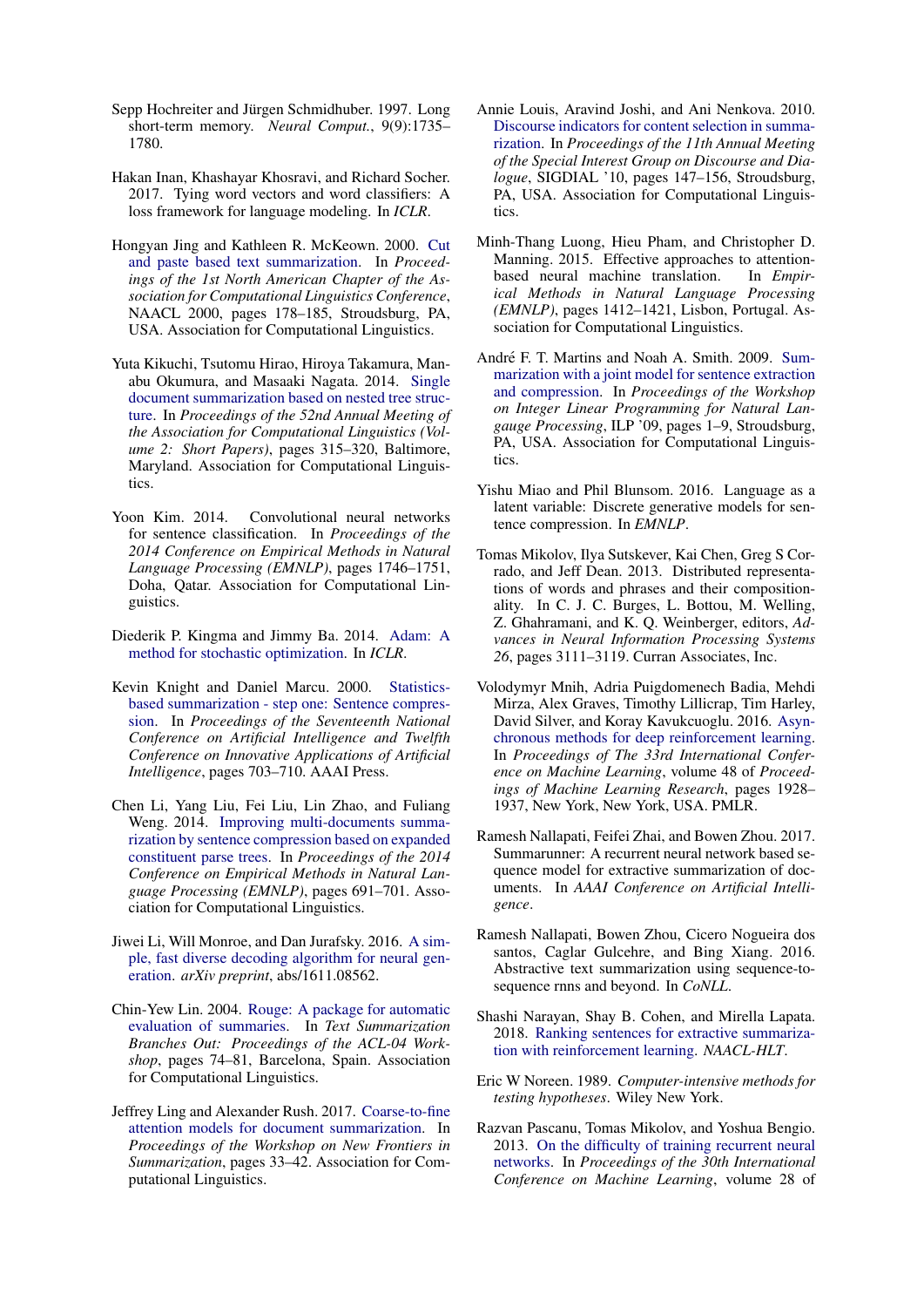*Proceedings of Machine Learning Research*, pages 1310–1318, Atlanta, Georgia, USA. PMLR.

- <span id="page-11-2"></span>Romain Paulus, Caiming Xiong, and Richard Socher. 2018. A deep reinforced model for abstractive summarization. In *ICLR*.
- <span id="page-11-16"></span>Ofir Press and Lior Wolf. 2017. Using the output embedding to improve language models. In *Proceedings of the 15th Conference of the European Chapter of the Association for Computational Linguistics: Volume 2, Short Papers*, pages 157–163. Association for Computational Linguistics.
- <span id="page-11-11"></span>Xian Qian and Yang Liu. 2013. [Fast joint compres](http://www.aclweb.org/anthology/D13-1156)[sion and summarization via graph cuts.](http://www.aclweb.org/anthology/D13-1156) In *Proceedings of the 2013 Conference on Empirical Methods in Natural Language Processing*, pages 1492–1502, Seattle, Washington, USA. Association for Computational Linguistics.
- <span id="page-11-12"></span>Marc'Aurelio Ranzato, Sumit Chopra, Michael Auli, and Wojciech Zaremba. 2016. Sequence level training with recurrent neural networks. In *ICLR*.
- <span id="page-11-7"></span>Alexander M. Rush, Sumit Chopra, and Jason Weston. 2015. [A neural attention model for abstractive sen](http://aclweb.org/anthology/D15-1044)[tence summarization.](http://aclweb.org/anthology/D15-1044) In *Proceedings of the 2015 Conference on Empirical Methods in Natural Language Processing*, pages 379–389, Lisbon, Portugal. Association for Computational Linguistics.
- <span id="page-11-3"></span>Mike Schuster, Kuldip K. Paliwal, and A. General. 1997. Bidirectional recurrent neural networks. *IEEE Transactions on Signal Processing*.
- <span id="page-11-1"></span>Abigail See, Peter J. Liu, and Christopher D. Manning. 2017. Get to the point: Summarization with pointergenerator networks. In *Proceedings of the 55th Annual Meeting of the Association for Computational Linguistics (Volume 1: Long Papers)*, pages 1073– 1083. Association for Computational Linguistics.
- <span id="page-11-8"></span>Jun Suzuki and Masaaki Nagata. 2016. Rnn-based encoder-decoder approach with word frequency estimation. In *EACL*.
- <span id="page-11-15"></span>Swabha Swayamdipta, Ankur P. Parikh, and Tom Kwiatkowski. 2017. [Multi-mention learning for](http://arxiv.org/abs/1711.00894) [reading comprehension with neural cascades.](http://arxiv.org/abs/1711.00894) *arXiv preprint*, abs/1711.00894.
- <span id="page-11-14"></span>Chuanqi Tan, Furu Wei, Nan Yang, Weifeng Lv, and Ming Zhou. 2018. [S-net: From answer extraction to](http://arxiv.org/abs/1706.04815) [answer generation for machine reading comprehen](http://arxiv.org/abs/1706.04815)[sion.](http://arxiv.org/abs/1706.04815) In *AAAI*.
- <span id="page-11-9"></span>Jiwei Tan, Xiaojun Wan, and Jianguo Xiao. 2017. Abstractive document summarization with a graphbased attentional neural model. In *ACL*.
- <span id="page-11-5"></span>Oriol Vinyals, Samy Bengio, and Manjunath Kudlur. 2016. Order matters: Sequence to sequence for sets. In *International Conference on Learning Representations (ICLR)*.
- <span id="page-11-4"></span>Oriol Vinyals, Meire Fortunato, and Navdeep Jaitly. 2015. Pointer networks. In C. Cortes, N. D. Lawrence, D. D. Lee, M. Sugiyama, and R. Garnett, editors, *Advances in Neural Information Processing Systems 28*, pages 2692–2700. Curran Associates, Inc.
- <span id="page-11-10"></span>Xun Wang, Yasuhisa Yoshida, Tsutomu Hirao, Katsuhito Sudoh, and Masaaki Nagata. 2015. [Sum](https://doi.org/10.1109/TASLP.2015.2432573)[marization based on task-oriented discourse parsing.](https://doi.org/10.1109/TASLP.2015.2432573) *IEEE/ACM Trans. Audio, Speech and Lang. Proc.*, 23(8):1358–1367.
- <span id="page-11-6"></span>Ronald J. Williams. 1992. [Simple statistical gradient](https://doi.org/10.1007/BF00992696)[following algorithms for connectionist reinforce](https://doi.org/10.1007/BF00992696)[ment learning.](https://doi.org/10.1007/BF00992696) *Mach. Learn.*, 8(3-4):229–256.
- <span id="page-11-0"></span>David Zajic, Bonnie Dorr, and Richard Schwartz. 2004. Bbn/umd at duc-2004: Topiary. In *HLT-NAACL 2004 Document Understanding Workshop*, pages 112–119, Boston, Massachusetts.
- <span id="page-11-13"></span>Qingyu Zhou, Nan Yang, Furu Wei, and Ming Zhou. 2017. [Selective encoding for abstractive sentence](https://doi.org/10.18653/v1/P17-1101) [summarization.](https://doi.org/10.18653/v1/P17-1101) In *Proceedings of the 55th Annual Meeting of the Association for Computational Linguistics (Volume 1: Long Papers)*, pages 1095– 1104. Association for Computational Linguistics.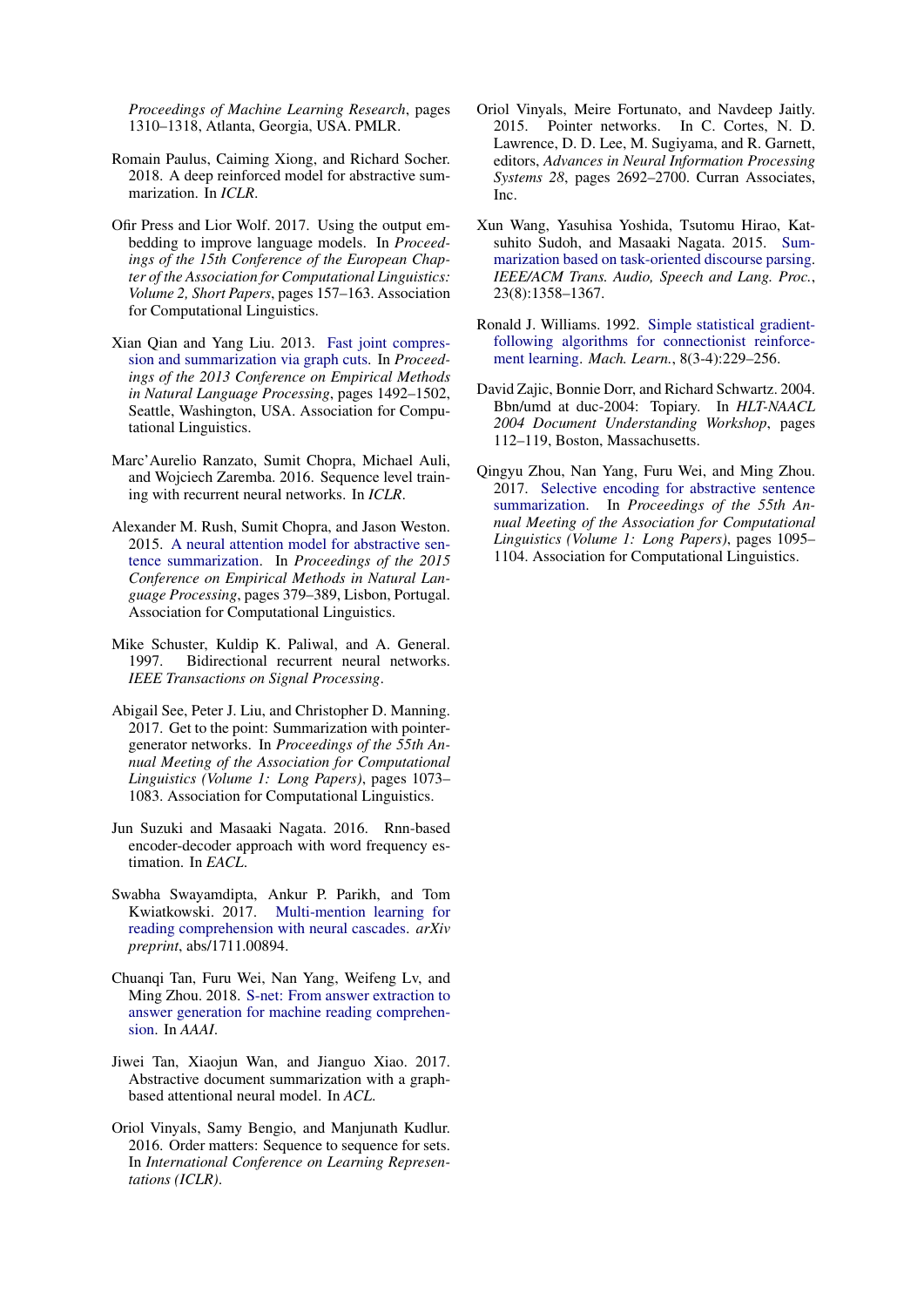#### Supplementary Materials

# A Model Details

#### A.1 Convolutional Encoder

Here we describe the convolutional sentence representation used in Sec. [2.1.1.](#page-2-6) We use the temporal convolutional model proposed by [Kim](#page-10-5) [\(2014\)](#page-10-5) to compute the representation of every individual sentence in the document. First, the words are converted to the distributed vector representation by a learned word embedding matrix  $W_{emb}$ . The sequence of the word vectors from each sentence is then fed through 1-D single-layer convolution filters with various window sizes (3, 4, 5) to capture the temporal dependencies of nearby words and then followed by relu non-linear activation and max-over-time pooling. The convolutional representation  $r_j$  for the *j*th sentence is then obtained by concatenating the outputs from the activations of all filter window sizes.

#### A.2 Abstractor

In this section we discuss the architecture choices for our abstractor network in Sec. [2.2.](#page-2-7) At a highlevel, it is a sequence-to-sequence model with attention and copy mechanism (but no coverage). Note that the abstractor network is a separate neural network from the extractor agent without any form of parameter sharing.

Sequence-Attention-Sequence Model We use a standard encoder-aligner-decoder model [\(Bah](#page-9-5)[danau et al.,](#page-9-5) [2015;](#page-9-5) [Luong et al.,](#page-10-7) [2015\)](#page-10-7) with the bilinear multiplicative attention function [\(Luong](#page-10-7) [et al.,](#page-10-7) [2015\)](#page-10-7),  $f_{att}(h_i, z_j) = h_i^{\top} W_{attn} z_j$ , for the context vector  $e_j$ . We share the source and target embedding matrix  $W_{emb}$  as well as output projection matrix as in [Inan et al.](#page-10-18) [\(2017\)](#page-10-18); [Press and Wolf](#page-11-16) [\(2017\)](#page-11-16); [Paulus et al.](#page-11-2) [\(2018\)](#page-11-2).

Copy Mechanism We add the copying mechanism as in [See et al.](#page-11-1) [\(2017\)](#page-11-1) to extend the decoder to predict over the extended vocabulary of words in the input document. A copy probability  $p_{copy} = \sigma(v_z^{\top} \hat{z}_j + v_s^{\top} z_j + v_w^{\top} w_j + b)$  is calculated by learnable parameters  $v$ 's and  $b$ , and then is used to further compute a weighted sum of the probability of source vocabulary and the predefined vocabulary. At test time, an OOV prediction is replaced by the document word with the highest attention score.

#### A.3 Actor-Critic Policy Gradient

Here we discuss the details of the actor-critic policy gradient training. Given the MDP formulation described in Sec. [3.2](#page-3-6) , the return (total discounted future reward) is

<span id="page-12-1"></span>
$$
R_t = \sum_{t=1}^{N_s} \gamma^t r(t+1)
$$
 (9)

for each recurrent step  $t$ . To learn a optimal policy  $\pi^*$  that maximize the state-value function:

$$
V^{\pi^*}(c) = \mathbb{E}_{\pi^*}[R_t|c_t = c]
$$

we will make use of the action-value function

<span id="page-12-0"></span>
$$
Q^{\pi_{\theta}}(c,j) = \mathbb{E}_{\pi_{\theta}}[R_t|c_t = c, j_t = j]
$$

We then take the policy gradient theorem and then substitute the action-value function with the Monte-Carlo sample:

$$
\nabla_{\theta} J(\theta) = \mathbb{E}_{\pi_{\theta}} [\nabla_{\theta} \log \pi_{\theta}(c, j) Q^{\pi_{\theta}}(c, j)] \quad (10)
$$

$$
= \frac{1}{N_s} \sum_{t=1}^{N_s} \nabla_{\theta} \log \pi_{\theta}(c_t, j_t) R_t \quad (11)
$$

which runs a single episode and gets the return (estimate of action-value function) by sampling from the policy  $\pi_{\theta}$ , where  $N_s$  is the total number of sentences the agent extracts. This gradient update is also known as the REINFORCE algorithm [\(Williams,](#page-11-6) [1992\)](#page-11-6).

The vanilla REINFORCE algorithm is known for high variance. To mitigate this problem we add a critic network with trainable parameters  $\theta_c$ having the same structure as the pointer-network's decoder (described in Sec. [2.1.2\)](#page-2-3) but change the final output layer to regress the state-value function  $V^{\pi_{\theta_a,\omega}}(c)$ . The predicted value  $b_{\theta_c,\omega}(c)$  is called the baseline and is subtracted from the actionvalue function to estimate the *advantage*

$$
A^{\pi_{\theta}}(c,j) = Q^{\pi_{\theta_{a},\omega}}(c,j) - b_{\theta_{c},\omega}(c)
$$

where  $\theta = {\theta_a, \theta_c, \omega}$  denotes the set of all trainable parameters. The new policy gradient for our extractor can be estimated by substituting the action-value function in Eqn. [10](#page-12-0) by the advantage and then use Monte-Carlo samples (use  $R_t$  to esti-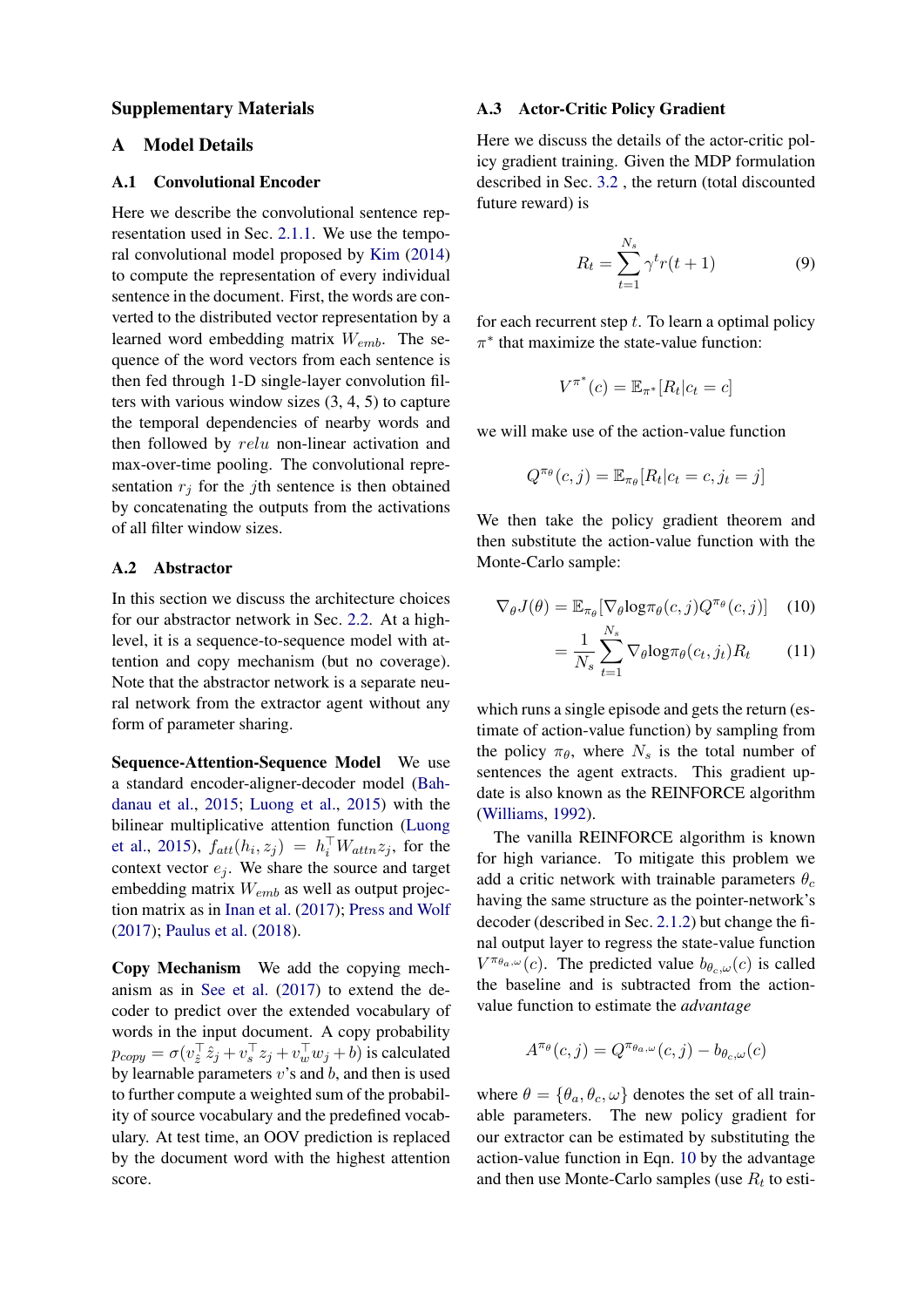

<span id="page-13-1"></span>Figure 3: RL learning curve.

mate  $Q$ ):<sup>[21](#page-13-0)</sup>

$$
\nabla_{\theta_a,\omega} J(\theta_a,\omega) \approx
$$
  

$$
\frac{1}{N_s} \sum_{t=1}^{N_s} [\nabla_{\theta_a,\omega} \log \pi_{\theta}(c,j) A^{\pi_{\theta}}(c,j)]
$$
(12)

Here we also show an interesting finding of the effect adding the EOE action. In Fig. [3,](#page-13-1) we can see that the average reward is low in the beginning but quickly goes up after the agent picks up the EOE action. The low beginning reward is because the agent does not choose the EOE action hence keep getting zero rewards when extracting extra sentences, which lowers the average.

### A.4 Sentence Selection Baseline ff-ext

In this subsection, we describe the detailed network structure of the feed-forward extractor baseline (ff-ext). Following the hierarchical sentence representation described in Sec. [2.1.1,](#page-2-6) if we add another assumption that there exists a sequence  $j_{i1}, j_{i2}, \ldots, j_{iN_s}$  where  $j_{i1} < j_{i2} < \cdots < j_{iN_s}$ such that

$$
[d_{i1}, d_{i2}, \cdots, d_{iN_d}] = x_i \text{ and}
$$

$$
[g(d_{j_{i1}}), g(d_{j_{i2}}), \cdots, g(d_{j_{iN_s}})] = y_i \qquad (13)
$$

i.e., the extracted document are summarized in the order as is, we could apply the following feedforward structure for sentence selection. We first learn a document representation by

$$
\hat{x} = \tanh(W_d \frac{1}{N_d} \sum_{j=1}^{N_d} h_j + b_d)
$$
 (14)

where  $N_d$ ,  $N_s$  each denotes the number of sentences in the document  $x$  and the summary  $y$  respectively. And then we compute the extraction probability:

$$
P(d_j = 1 | h_j, \hat{x}) = \sigma(W_c h_j + h_j^{\top} W_s \hat{x} + b)
$$

for each sentence in the document. Assuming we have the groundtruth extraction labels  $j_1, \ldots, j_{N_s}$ , the above formulation treats sentence selection as a sequence of binary classification problems, where Ws and bs are trainable parameters. We can therefore train the sentence selection network endto-end by cross-entropy loss, where  $Ws$  and bs are trainable parameters.

At test time, the feed-forward extractor chooses the top-k sentences and then concatenates them as the original order in the document. Note that we still refer to this network as feed-forward extractor (ff-ext) to distinguish from the pointer network extractor (rnn-ext) though it contains recurrent structure.

### B Training Details

#### B.1 Dataset Details

We use the CNN/Daily Mail dataset first proposed by [Hermann et al.](#page-9-21) [\(2015\)](#page-9-21) for reading comprehension task. This dataset has been modified for summarization by [Nallapati et al.](#page-10-8) [\(2017\)](#page-10-8). This dataset differs from previous Gigaword dataset [\(Rush et al.,](#page-11-7) [2015\)](#page-11-7) in the length of the text: both documents and summaries for CNN/Daily Mail is much longer. The standard split of the dataset contains 287,227 documents for training, 13,368 documents for validation, and 11,490 for testing. Note that the original release of this dataset by [Hermann](#page-9-21) [et al.](#page-9-21) [\(2015\)](#page-9-21) is an anonymized version, where the named entities are anonymized and treated as a single word in the evaluation n-gram matching. On the other hand, [See et al.](#page-11-1) [\(2017\)](#page-11-1) proposed to use the non-anonymized, original-text version of the dataset. For a fair comparison to prior works, we show results on both versions of the dataset. The experiment runs training and evaluation for each version separately (but we transfer the same tuned hyperparameters from original to anonymized version).

The DUC-2002 dataset contains 567 documentsummary pairs for single-document summarization. Due to its small size, we utilize it in a test-only setup: we directly use the CNN/Daily Mail (original text) trained model to summarize the DUC documents for testing generalization/transfer our models. The results of [See et al.](#page-11-1) [\(2017\)](#page-11-1) on DUC is obtained by running their publicly available pretrained model. We evaluate the results using the official ROUGE F1 script.

<span id="page-13-0"></span><sup>&</sup>lt;sup>21</sup>We found that updating with mini-batch of episodes and standardizing  $R_t$  over all time steps and all episodes within the batch helps converging.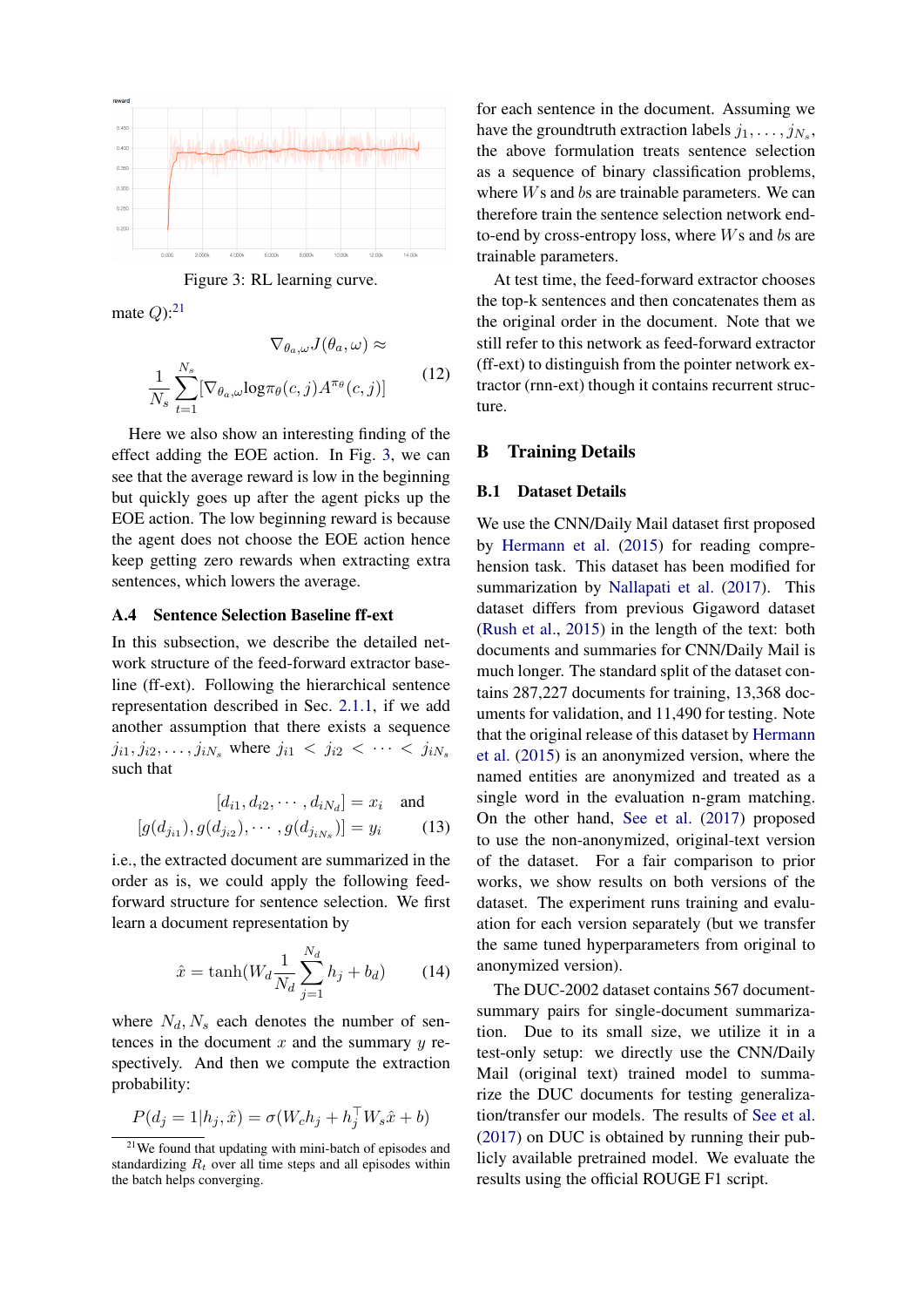#### B.2 Hyperparameter Details

All hyper-parameters are tuned on the validation set of the original text version of CNN/DM. We use mini-batches of 32 samples for all the training. Adam optimizer [\(Kingma and Ba,](#page-10-19) [2014\)](#page-10-19) is used with learning rate 0.001 for ML and 0.0001 for RL training (other hyper-parameters at their default). We apply gradient clipping [\(Pascanu et al.,](#page-10-20) [2013\)](#page-10-20) using 2-norm of 2.0. We do not use any regularization technique except early-stopping. We also found that halving the learning rate whenever validation loss stops decreasing speeds up convergence. For RL training, we use  $\gamma = 0.95$  for the discount factor in Eqn. [9.](#page-12-1) We first train the abstractor and extractors separately until convergence with maximum-likelihood objectives, then apply RL training on the trained sub-modules. For all LSTM-RNNs we use 256 hidden units. We use single layer LSTM-RNN with 256 hidden units for all models. The initial states of RNN are learned for our extractor agent. For the abstractor network, we learn a linear mapping to transform the encoder final states to the decoder initial states. We also train a word2vec [\(Mikolov et al.,](#page-10-21) [2013\)](#page-10-21) of 128 dimension on the same corpus to initialize the embedding matrix for all maximum-likelihood trained models and the embedding matrix is updated during training. We set a vocabulary size of 30000 most common words in the training set. For saving the memory space in training, we truncate the input article sentences to a maximum length of 100 tokens and summary sentences to 30 tokens (note that this is counted at the sentence-level for our abstractor training). We use all possible sentence pairs within every summary without limit. At test time, the length of input is not limited and the generation limit remains 30 maximum tokens for the abstractor. For all non-RL models, the number of sentences to extract is tuned on the validation set. For the reranking (see Sec. [3.3\)](#page-4-3), we set  $N = 2$  (bi-gram) and  $k = 5$  (beam size).<sup>[22](#page-14-0)</sup> The diversity ratio of the diverse beam-search [\(Li](#page-10-10) [et al.,](#page-10-10) [2016\)](#page-10-10) is set to 1.0.

#### B.3 Training Speed

It took a total of  $19.71$  hours<sup>[23](#page-14-1)</sup> to train our model. On the other hand, [See et al.](#page-11-1) [\(2017\)](#page-11-1) reported more than 78 hours of training. The training speed gain is mainly from the shortened input/target pairs of our abstractor model. Since our encoder-decoderaligner structure operates on sentence pair, it trains much faster the the document-summary pair used in the pointer-generator model [\(See et al.,](#page-11-1) [2017\)](#page-11-1). We also report here the speed of training our abstractor as time per training update. $24$  Our abstractor only requires 0.54 seconds per updates while [See et al.](#page-11-1)  $(2017)$  needs 3.42. For all our speed experiments we use K40 GPUs (similar to [See et al.](#page-11-1) [\(2017\)](#page-11-1). The reduced sequence length gives us an advantage of 6x. Also, the model proposed by [See](#page-11-1) [et al.](#page-11-1) [\(2017\)](#page-11-1) needs careful scheduling of the sentence lengths.

#### C Generation Samples

Please see Fig. [4](#page-15-0) and Fig. [5](#page-16-0) for the output examples (see the discussion of this example in Sec. [7.2\)](#page-8-7).

<span id="page-14-0"></span> $22$ Due to the fact that the size of the reranking list is exponential to the number of sentences of the generated summary n, we pruned the beam so as to allow completion (of dev-set summarization) in a reasonable amount of time, as following: for  $n \leq 5$ , we use our standard beam size of  $k = 5$ , but for larger  $n$  values, we use gradually-reduced  $k$  values:  $(6, 4), (7 - 8, 3), (9 +, 2)$  for  $(n, k)$ .

<span id="page-14-1"></span> $234.15$  hours for the abstractor, 15.56 hours for the RL training. Extractor ML training can be run at the same time with abstractor training and is approximately 1.5 hours.

<span id="page-14-2"></span> $24$ We use their publicly available code and run training (without coverage mechanism) on our machine for a fair comparison. The number of vocabulary, embedding dimension, RNN hidden units are also set to the same as our model. We set their maximum encoder and decoder steps to 400 and 100 respectively, as reported in their paper.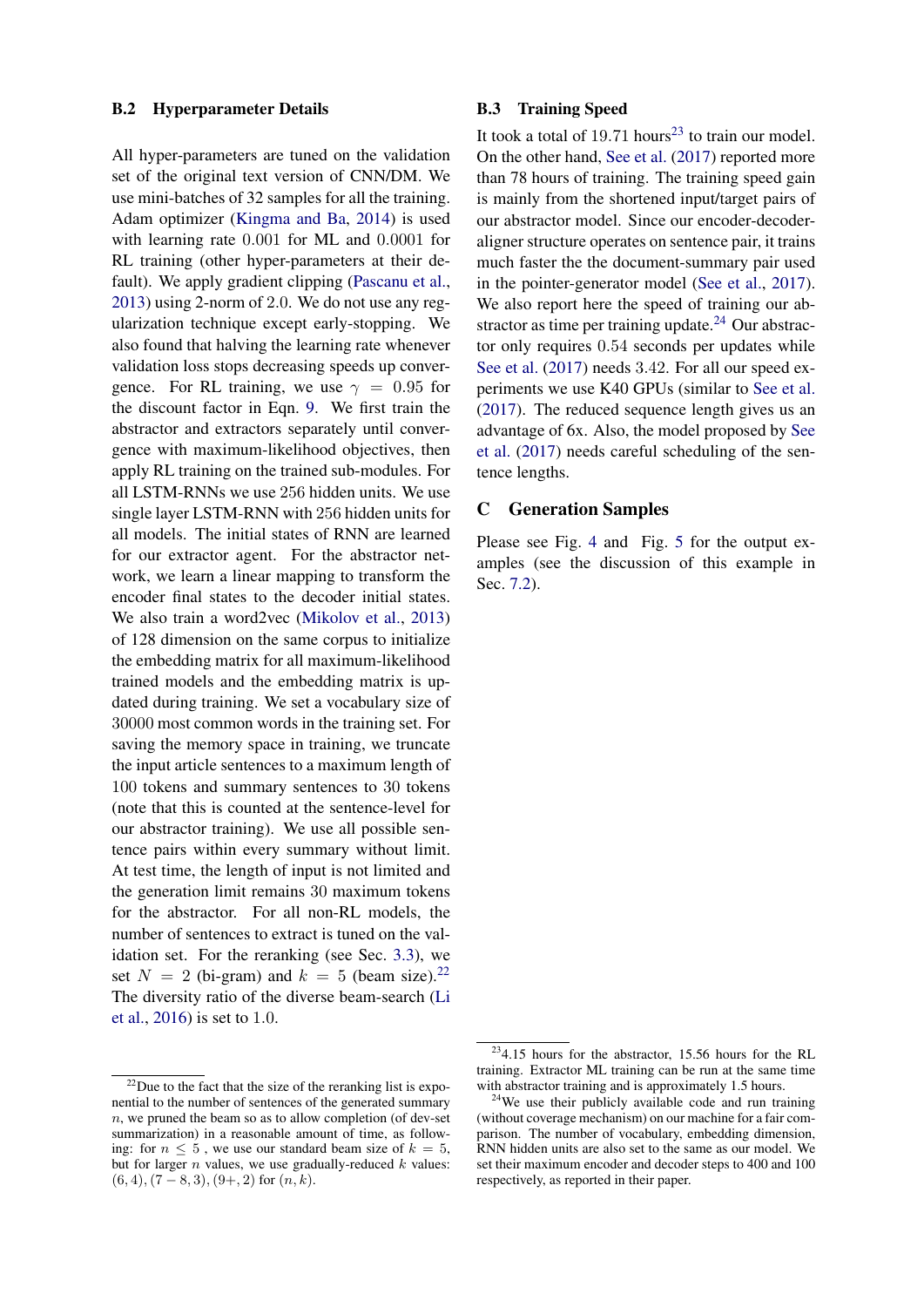# Source document

\* [the oxford university women 's boat race team were rescued from the thames by the royal national lifeboat institution (rnli) on wednesday after being overcome by choppy waters . ] <sup>§</sup>[crew members from the chiswick rnli station came to the assistance of the oxford crew and their cox , who were training for the boat race which - along with the men 's race - takes place on saturday , april 11 .] <sup>†</sup>[after the rowers were returned safely to putney, the sunken eight was recovered and returned to oxford 's base .] <sup>‡</sup>[the royal national lifeboat institution come to the assistance of the oxford university women 's team .] the oxford crew were training on the thames for the boat race which takes place on saturday , april 11 . the rnli revealed the conditions were caused by strong wind against the tide creating three successive waves that poured over the boat 's riggers , ' creating an influx of water that could not be managed by the craft 's bilge pump ' . in a statement rnli helmsman ian owen said : ' while we have rescued quite a number of rowers over the years , this is the first time i 've been involved in helping such a prestigious team . ' the weather can be unpredictable on the thames , and the oxford university team dealt with the situation as safely and calmly as possible . we wish them all the best for their upcoming race . ' chiswick and tower stations are the busiest in the country , and the rnli has saved over 3,600 people since the service began in 2002 . the rnli alternative boat race fundraising event on april 10 takes place the day before the bny mellon boat race on the same famous stretch of river . for more information , please visit : rnli.org / boatrace .

### Ground truth summary

.

the crew were training for the boat race which takes place on april 11 .

the sunken eight was recovered and returned to oxford 's base .

the choppy conditions were caused by strong wind against the tide creating three successive waves that poured over the boat 's riggers .

rnn-ext + abs + RL (ROUGE-1: 48.54, ROUGE-2: 27.72 ROUGE-L: 48.54)

\* the oxford university women 's boat race team were rescued from the thames by the royal national lifeboat institution .

<sup>§</sup>crew members were training for the boat race which takes place on saturday.

<sup>†</sup>the rowers were returned to oxford 's base.

<sup>‡</sup>the royal national lifeboat institution come to the assistance of the oxford university women 's team

+rerank (ROUGE-1: 60.42, ROUGE-2: 42.55, ROUGE-L: 60.42)

\* the oxford university women 's boat race team were rescued from the thames .

<sup>§</sup>crew members were training for the boat race which takes place on saturday.

<sup>†</sup>the sunken eight was recovered and returned to oxford 's base.

<span id="page-15-0"></span>‡ the royal national lifeboat institution come to the assistance of the team .

Figure 4: Example from the dataset showing the generated summary of our best models. The colored (marked) sentences correspond to our extractor's sentence selection. The listed ROUGE scores are computed for this specific example.